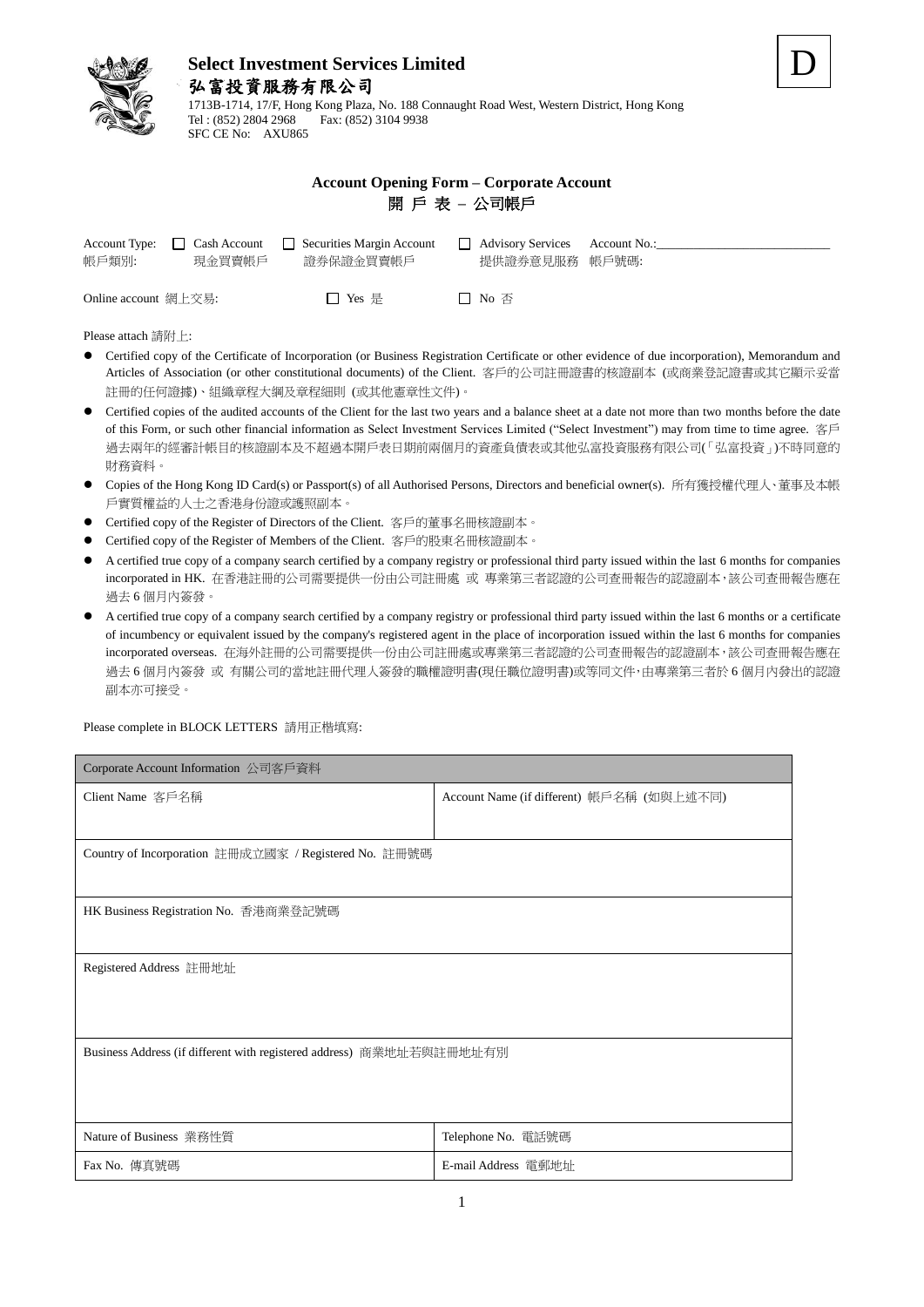## **Select Investment Services Limited** 弘富投資服務有限公司 1713B-1714, 17/F, Hong Kong Plaza, No. 188 Connaught Road West, Western District, Hong Kong

Tel : (852) 2804 2968 Fax: (852) 3104 9938

SFC CE No: AXU865

| Daily Statements / Contract Notes to be sent to 日結單 / 買賣單據寄往:*                                                                                                             |                                                                                                 |                                                                                                                                        |  |
|----------------------------------------------------------------------------------------------------------------------------------------------------------------------------|-------------------------------------------------------------------------------------------------|----------------------------------------------------------------------------------------------------------------------------------------|--|
| □ E-mail address 電郵地址                                                                                                                                                      | □ Business Address 商業地址                                                                         | □ Registered Address 註冊地址                                                                                                              |  |
| Monthly Statements to be sent to* 月結單寄往 *                                                                                                                                  |                                                                                                 |                                                                                                                                        |  |
| E-mail address 電郵地址<br>$\mathsf{L}$                                                                                                                                        | □ Business Address 商業地址                                                                         | □ Registered Address 註冊地址                                                                                                              |  |
| *<br>Please check one only 請選擇其一                                                                                                                                           |                                                                                                 |                                                                                                                                        |  |
|                                                                                                                                                                            | Only one type of postal address is allowed for all cases (if chosen) 於所有情況下, 衹准許一種郵遞地址類別(若選擇的話) |                                                                                                                                        |  |
| Does your ordinary business involve the acquisition, disposal or holding of shares and debentures, whether as principal or agent?<br>客戶的通常業務是否涉及股票及債券的買賣或持有, 不論以主事人或代理人身份? |                                                                                                 |                                                                                                                                        |  |
| □ No 不是<br>□ Yes 是                                                                                                                                                         |                                                                                                 |                                                                                                                                        |  |
| or regulatory agency? 客戶是否任何股票或期貨交易所的註冊會員或參與者或受任何政府或監管機構所規管或監管?                                                                                                            |                                                                                                 | Are you a member or participant registered with any stock or commodities exchange or are you regulated or supervised by any government |  |
|                                                                                                                                                                            |                                                                                                 | □ No 不是                                                                                                                                |  |
| Is any member of your group of companies a client of Select Investment? 客戶的公司集團內任何成員是否為弘富投資的客戶?                                                                            |                                                                                                 |                                                                                                                                        |  |
| □ Yes 是                                                                                                                                                                    | □ No 不是                                                                                         | N.A. 不適用                                                                                                                               |  |
| Is the Company a licensed corporation /registered institution with the Securities and Futures Commission of Hong Kong (SFC)?<br>客戶是否證券及期貨事務監察委員會註冊持牌法團?                    |                                                                                                 |                                                                                                                                        |  |
| □ No不是                                                                                                                                                                     |                                                                                                 |                                                                                                                                        |  |
| Does / Do the director(s) of the company has / have any relative(s) working in Select Investment Services Limited?<br>客戶之董事是否有親戚在弘富投資工作?                                   |                                                                                                 |                                                                                                                                        |  |
| □ No不是                                                                                                                                                                     |                                                                                                 |                                                                                                                                        |  |
| Share Capital 股本                                                                                                                                                           |                                                                                                 |                                                                                                                                        |  |
| 法定股本                                                                                                                                                                       | 股, 面值為美元 / 港元 / 其他貨幣 (請註明) ___________                                                          | _元之股份。                                                                                                                                 |  |
|                                                                                                                                                                            |                                                                                                 |                                                                                                                                        |  |
| 已發行股本_                                                                                                                                                                     |                                                                                                 | 股,面值為美元 / 港元 / 其他貨幣 (請註明)_____________元之已繳足 / 未繳足股份。                                                                                   |  |
| Shareholders (names and addresses) 股東 (名稱及地址)                                                                                                                              |                                                                                                 |                                                                                                                                        |  |
|                                                                                                                                                                            |                                                                                                 |                                                                                                                                        |  |
| Director(s) 董事                                                                                                                                                             |                                                                                                 |                                                                                                                                        |  |
| The ultimate beneficial owner(s) of the Account is/are 最終擁有本帳戶實質權益的人士為:                                                                                                    |                                                                                                 |                                                                                                                                        |  |
| Name 姓名                                                                                                                                                                    | Address 地址                                                                                      | Telephone and/or Fax No. 電話及/或傳真<br>號碼                                                                                                 |  |
| ÷                                                                                                                                                                          |                                                                                                 |                                                                                                                                        |  |
| Passport/ID No. 護照/身份證 /號碼                                                                                                                                                 |                                                                                                 |                                                                                                                                        |  |
|                                                                                                                                                                            |                                                                                                 |                                                                                                                                        |  |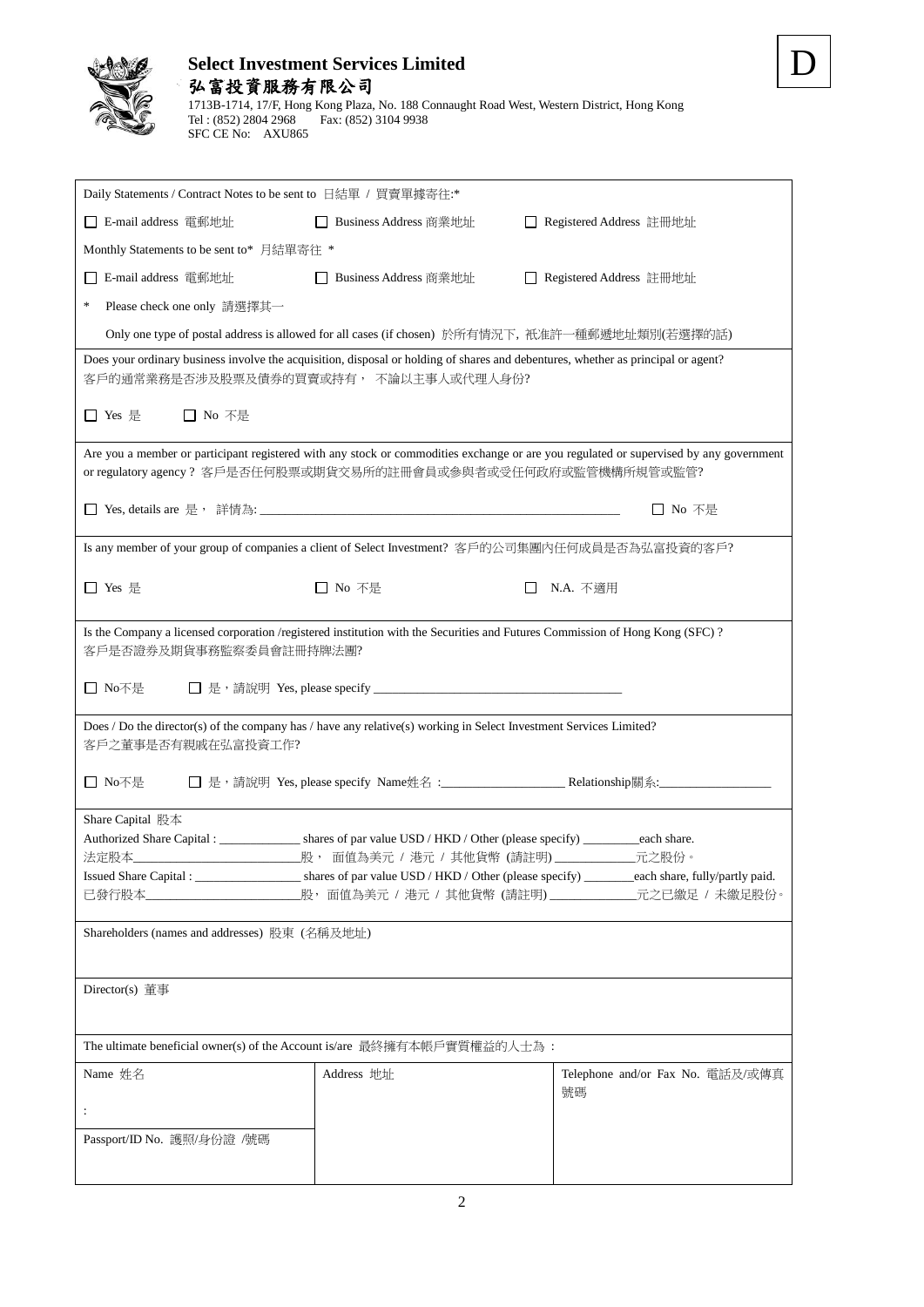

1713B-1714, 17/F, Hong Kong Plaza, No. 188 Connaught Road West, Western District, Hong Kong Tel : (852) 2804 2968 Fax: (852) 3104 9938 SFC CE No: AXU865

## Account Applicant's Bank Details 公司戶口申請人的銀行資料

All monies payable to your company are to be credited to the following bank account (Select Investment Clients must designate a bank

account) 須付予公司客戶的款項將會被轉入下列銀行帳戶 (弘富投資客戶必須指定一個銀行帳戶)

| Bank Name 銀行名稱                                                                           | Bank Account Currency / Number 銀行帳戶貨幣 / 號碼 |  |  |
|------------------------------------------------------------------------------------------|--------------------------------------------|--|--|
|                                                                                          | HKD 港元 A/C# 帳戶號碼 __________                |  |  |
|                                                                                          | USD 美元 A/C# 帳戶號碼 _________                 |  |  |
|                                                                                          | RMB 人民弊 A/C# 帳戶號碼                          |  |  |
| Bank Account Holder's Name (name(s) shown on bank statements and this Form should match) |                                            |  |  |

帳戶持有人名稱(須與客戶的銀行結單及此表格上的名稱相符)

If bank account is outside Hong Kong, please state location and SWIFT code (if applicable)

若為香港以外銀行帳戶,請提供地區 及 SWIFT 編號 (若適用者)

| Applicant's Financial Profile and Investment Experience 申請人財務紀錄及投資經驗                                                                   |  |  |
|----------------------------------------------------------------------------------------------------------------------------------------|--|--|
| This following information is obtained to fulfill the "Know your client requirements" of the Securities and Futures Commission of Hong |  |  |
| Kong.                                                                                                                                  |  |  |
| 所需資料是根據香港證券及期貨監察委員會所制定的認識你的客戶要求而索取                                                                                                     |  |  |
| Your financial information 客戶財務資料                                                                                                      |  |  |
| Annual net profit after tax (HKD) 每年稅後純利 (港元)*<br>(a)                                                                                  |  |  |
| (i)                                                                                                                                    |  |  |
| (ii)                                                                                                                                   |  |  |
| (* please specify if in foreign currency 若為外幣, 請註明)                                                                                    |  |  |
| (b)                                                                                                                                    |  |  |
| Do you own any property / real estate 客戶是否擁有任何資產 / 物業?<br>(c)                                                                          |  |  |
|                                                                                                                                        |  |  |
| □ With financing 有借貸<br>□ Without financing 無借貸                                                                                        |  |  |
| Your investment experience 客戶投資經驗:<br>Experience (in year(s))                                                                          |  |  |
| 經驗 (年)                                                                                                                                 |  |  |
| HK listed securities (average trade size) 香港上市證券 (平均交易額)                                                                               |  |  |
| Overseas listed securities (average trade size) 海外上市證券 (平均交易額)                                                                         |  |  |
| HK futures and options (number of contracts and product(s)) 香港期貨及期權 (合約數量及產品)                                                          |  |  |
| Overseas futures and options (number of contracts and product(s)) 海外期貨及期權 (合約數量及產品)                                                    |  |  |
| □ Yes 有 □ No 沒有<br>Short selling of listed securities 沽空上市證券                                                                           |  |  |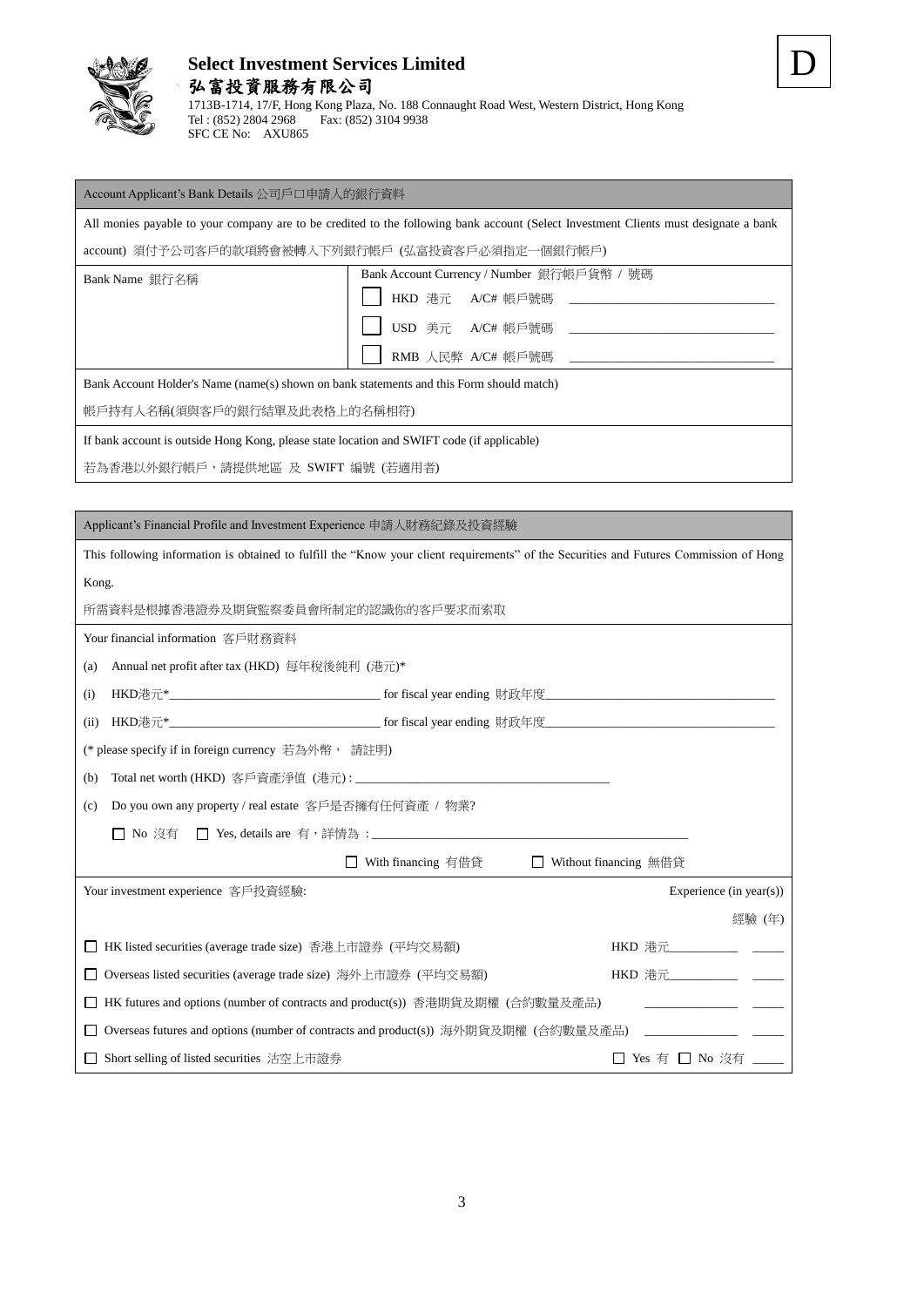

## **Select Investment Services Limited** 弘富投資服務有限公司 1713B-1714, 17/F, Hong Kong Plaza, No. 188 Connaught Road West, Western District, Hong Kong Tel : (852) 2804 2968 Fax: (852) 3104 9938 SFC CE No: AXU865

|                                 | Your investment objectives and risk tolerance 客戶投資目的及可承受風險:                |                     |                                                                                 |
|---------------------------------|----------------------------------------------------------------------------|---------------------|---------------------------------------------------------------------------------|
| (a) Investment objectives 投資目的  |                                                                            |                     |                                                                                 |
| $\Box$ Income $\forall x \land$ | □ Hedging 對沖                                                               | □ Capital Gain 資本增值 | Speculation 投機<br>$\perp$                                                       |
| (b) Risk tolerance 可承受風險        |                                                                            |                     |                                                                                 |
| $\Box$ Low 低風險                  | Medium 中等風險                                                                | □ High 高風險          |                                                                                 |
|                                 |                                                                            |                     |                                                                                 |
|                                 | Specimen of your company chop or seal 客戶公司蓋章或印章式樣                          |                     |                                                                                 |
|                                 |                                                                            |                     |                                                                                 |
|                                 |                                                                            |                     |                                                                                 |
|                                 |                                                                            |                     |                                                                                 |
|                                 |                                                                            |                     |                                                                                 |
|                                 |                                                                            |                     |                                                                                 |
|                                 |                                                                            |                     | signature arrangements below 本帳戶可根據下列的簽名安排, 由下列的_________ 人("獲授權代理人")向弘富投資發出指示及 |
| 運作本帳戶:                          |                                                                            |                     |                                                                                 |
| Authorized Person's             | ID Card No./Passport No.                                                   | Telephone/Mobile    | Specimen Signature                                                              |
| Name                            | and Issuing Country                                                        | Telephone No.       | 簽名樣本                                                                            |
| 獲授權代理人姓名                        | 身份證或護照號碼及發出國家及地區                                                           | 電話 / 手提電話號碼         |                                                                                 |
|                                 |                                                                            |                     |                                                                                 |
|                                 |                                                                            |                     |                                                                                 |
|                                 |                                                                            |                     |                                                                                 |
|                                 |                                                                            |                     |                                                                                 |
|                                 |                                                                            |                     |                                                                                 |
|                                 |                                                                            |                     |                                                                                 |
|                                 |                                                                            |                     |                                                                                 |
|                                 |                                                                            |                     |                                                                                 |
|                                 |                                                                            |                     |                                                                                 |
|                                 | Note: please cross out any unused spaces above 注意: 請劃去多餘的空格地方              |                     |                                                                                 |
|                                 | Please specify any other signature arrangements (if any) 請註明任何其他簽署安排 (如有): |                     |                                                                                 |
|                                 |                                                                            |                     |                                                                                 |
|                                 |                                                                            |                     |                                                                                 |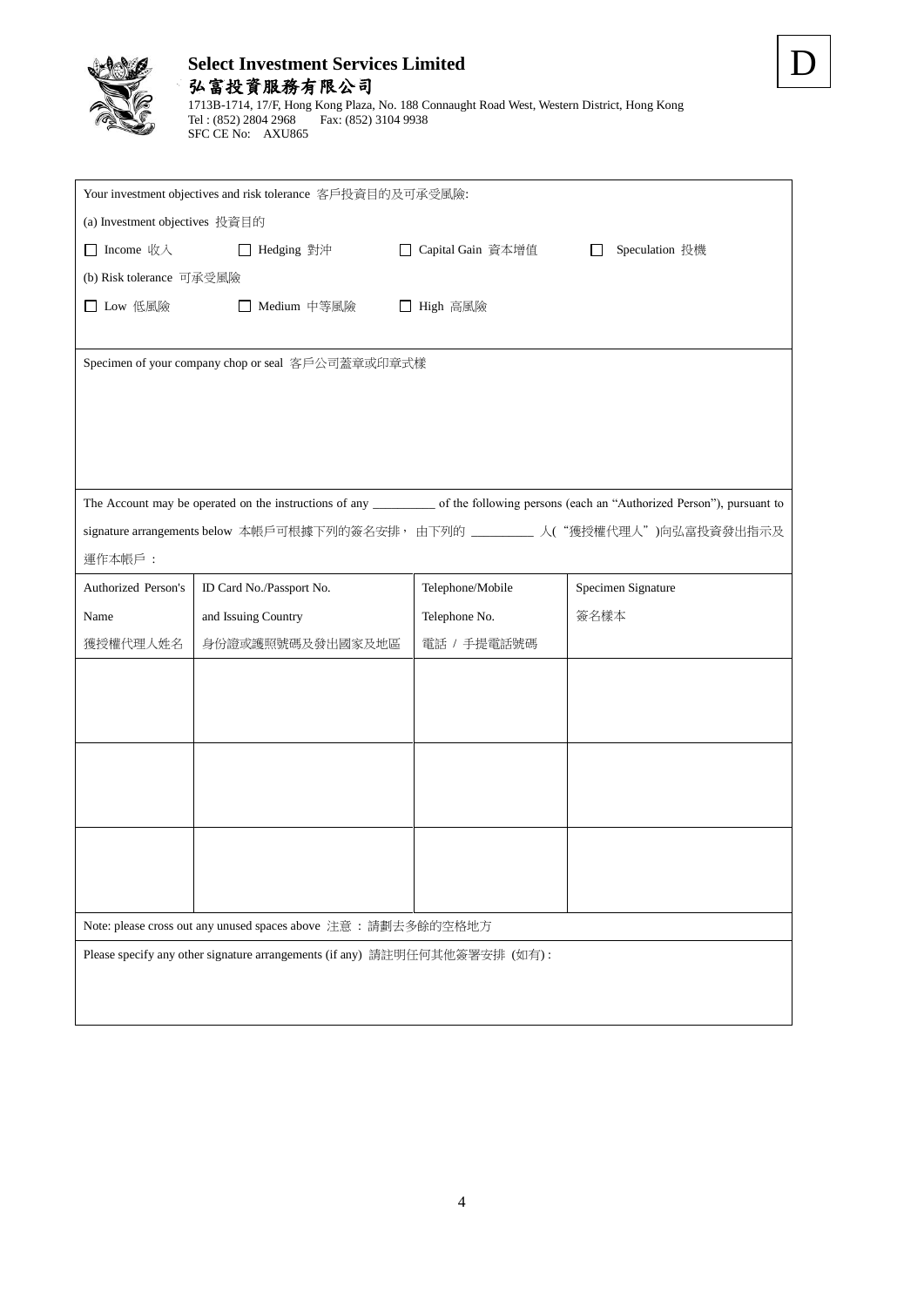

### Declaration and Client's Signature 聲明和客戶簽署

SFC CE No: AXU865

The Account Applicant(s) represent(s) that the information on this Account Opening Form is true, complete and correct and that the representation in the attached Customer Agreement of Select Investment Services Limited (the "Agreement") are accurate. Information on this Account Opening Form and representations in the Agreement are collectively referred as "The Account Opening Information". Select Investment Services Limited is entitled to rely fully on such Account Opening Information for all purposes, unless Select Investment Services Limited receives notice in writing of any changes. Select Investment Services Limited is authorized at any time to contact anyone, including but without limitation to banks, brokers or any credit agency for purpose of verifying the Account Opening Information. All transactions to be concluded with or through Select Investment Services Limited shall be subject to the terms and conditions of the Agreement. Please read the Agreement carefully before signing this Account Opening Form. By signing below, the Account Applicant(s) confirm(s) that the Company(ies) has/have read, understood and accepted the Agreement, in particular the section entitled Risk Disclosure Statements and shall be bound by the Agreement as it may be amended from time to time.

The Account Applicant(s) acknowledge(s) that the Company(ies) has/have received a copy of the Agreement and hereby confirm(s) that Select Investment Services Limited has provided the Risk Disclosure Statements annexed in the Agreement in a language of the choice of the Account Applicant(s) (English or Chinese) and the Account Applicant(s) has/have been invited to read the Risk Disclosure Statements, to take questions and take independent advice if the Company(ies) wish(es).

The Customer represents, warrants, confirms and undertakes as follows:

a. where the Customer trades any Products traded in the U.S., that the Customer is not a "U.S. Person" as stipulated in Client Agreement, and that in the event that the Customer becomes such a person, the Customer will notify SISL immediately and will transfer all of his holdings in Products traded in the United States within a month of the occurrence of the event or any other period as determined by SISL, and the Customer acknowledges that in that case all the income, proceeds, interest and distribution arising from such Products shall be subject to the maximum withholding tax rate or any other withholding tax rate as determined by SISL from time to time;

b. that the Customer is not a director or officer, or shareholder who holds 10% or more of the interests in the shares of, a company listed on any stock exchange in the United States;

c. that the Customer is not:

i. registered or qualified with the Securities and Exchange Commission of the United States, the Commodities Futures Trading Commission of the United States, any state securities agency, any securities exchange or association, or any commodities or futures contract market or association ;

ii. engaged as "investment advisor" as that term is defined in Section 202 (11)(a) of the Investment Advisor's Act of 1940 (whether or not registered or qualified under that Act); or

iii. employed by a bank or other organization exempt from registration under Federal and/or state securities laws to perform functions that would require him to be so registered or qualified if he were to perform such functions for an organization not so exempt, and in the event that the customer becomes so registered, qualified, engaged or employed he will notify SISL immediately. In the event that the Customer is or becomes deemed by any U.S. Market Data Provider to be so registered, qualified, engaged or employed the Customer agrees that SISL shall have the right to pass on to the Customer any additional market data subscription fees and any other fees and costs incurred as a result of or in connection with the foregoing.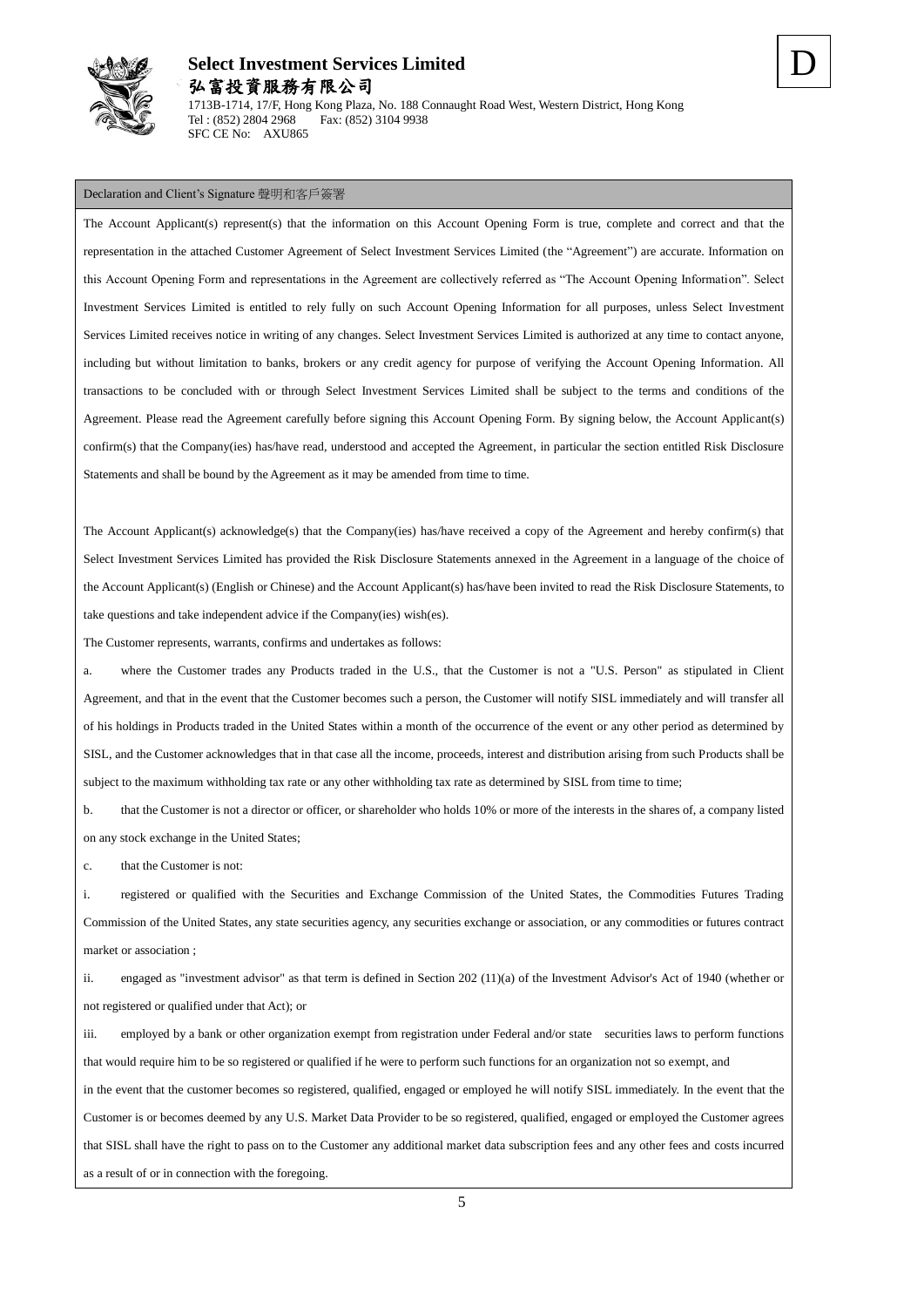

## **Select Investment Services Limited** 弘富投資服務有限公司 1713B-1714, 17/F, Hong Kong Plaza, No. 188 Connaught Road West, Western District, Hong Kong<br>  $T_{el}$ : (852) 2804 2968 Fax: (852) 3104 9938 Fax: (852) 3104 9938 SFC CE No: AXU865

本公司茲聲明在本開戶申請表內的資料屬實、完整及正確,而附上弘富投資服務有限公司的【客戶協議】(如適用包括其它附件) (以 下簡稱為《協議》) 內的一切申述準確。本開戶申請表內的資料及《協議》內的申述,以下統稱『開戶資料』,除非弘富投資服務 有限公司接到更改有關『開戶資料』內容的書面通知,弘富投資服務有限公司有權在任何用途上完全依賴這些『開戶資料』。弘富 投資服務有限公司有權隨時聯絡任何人,包括但不限於本公司之銀行、經紀或任何信貸調查機構,以求証實『開戶資料』內所載 之內容。所有由本公司或透過弘富投資服務有限公司進行之交易均受《協議》之條文限制。請於申請戶口前細閱《協議》各項條 文。於下方簽署乃確認本公司已細閱、明白及同意《協議》(尤其【風險披露聲明】一節) 及並接受該等現時有效及不時修改的條 文約束。

本公司謹此聲明本公司已收妥【客戶協議】及確認弘富投資服務有限公司己按照本公司選擇的語言(中文或英文)獲提供附於【客戶 協議】內的【風險披露聲明】,及已獲邀閱讀該等聲明、提出問題及徵求獨立的意見(如本公司有此意願)。

(適用於美國證券買賣出服務的申請)

客戶陳述、保證、確認和承諾如下:.

a. 倘若客戶買賣任何在美國交易的產品,客戶並非「美國人士」,而且,倘若客戶成為「美國人士」,客戶應立即通知本行, 並於該等情況發生後一個月內 (或本行決定的任何其他時限內) 將其持有的所有在美國交易的產品的權益轉讓;客戶確認,在該等 情況下,因該等產品產生的所有入息、收益、利息和分派均應按最高的預扣稅稅率或本行不時決定的任何其他預扣稅預扣;

b. 客戶並非在美國任何證券交易所上市的任何公司的董事或行政人員,亦非持有任何此類上市公司的百分之十或以上股權的 股東;

c. 客戶:

i. 並無美國證券交易委員會、美國商品期貨交易委員會、任何州份的證券代理機構、任何證券交易所或協會,或者任何商品 或期貨合約市場或協會註冊或具備上述機構或組織的會員資格;

ii. 並無受聘擔任為《1940 年投資顧問法》第 202 (11)(a) 條所定義的「投資顧問」 (不論是否已按該法注册或獲得該法要求的 資格);或

iii. 並無受顧於獲豁免根據聯邦及/或州的證券法律注冊的銀行或其他機構以履行其若受顧於該等銀行及機構須註冊或具備的資 格方可履行的職責,及

倘若客戶後來如上述所言獲得注册、獲得資格、受聘或受顧,客戶應立即通知本行。倘若客戶成為或被任何美國市場數據提供者 視為如上述已經註冊、獲得資格、受聘或受僱的人士,則客戶同意本行有權收取任何額外的市場數據訂閱費以及由此引起的或與 之有關的任何其他收費和費用轉嫁給客户。

\_\_\_\_\_\_\_\_\_\_\_\_\_\_\_\_\_\_\_\_\_\_\_\_\_\_\_\_\_\_\_\_\_\_\_\_\_\_\_\_\_\_\_\_\_\_\_ Client Signature(s) with company chop 客戶簽署並蓋章

Authorized signatory's name(s) and title(s) Date  $(dd/mm/vy)$ 

客戶簽署代表人姓名及職銜 1999年 1999年 日期 (日/月/年)

D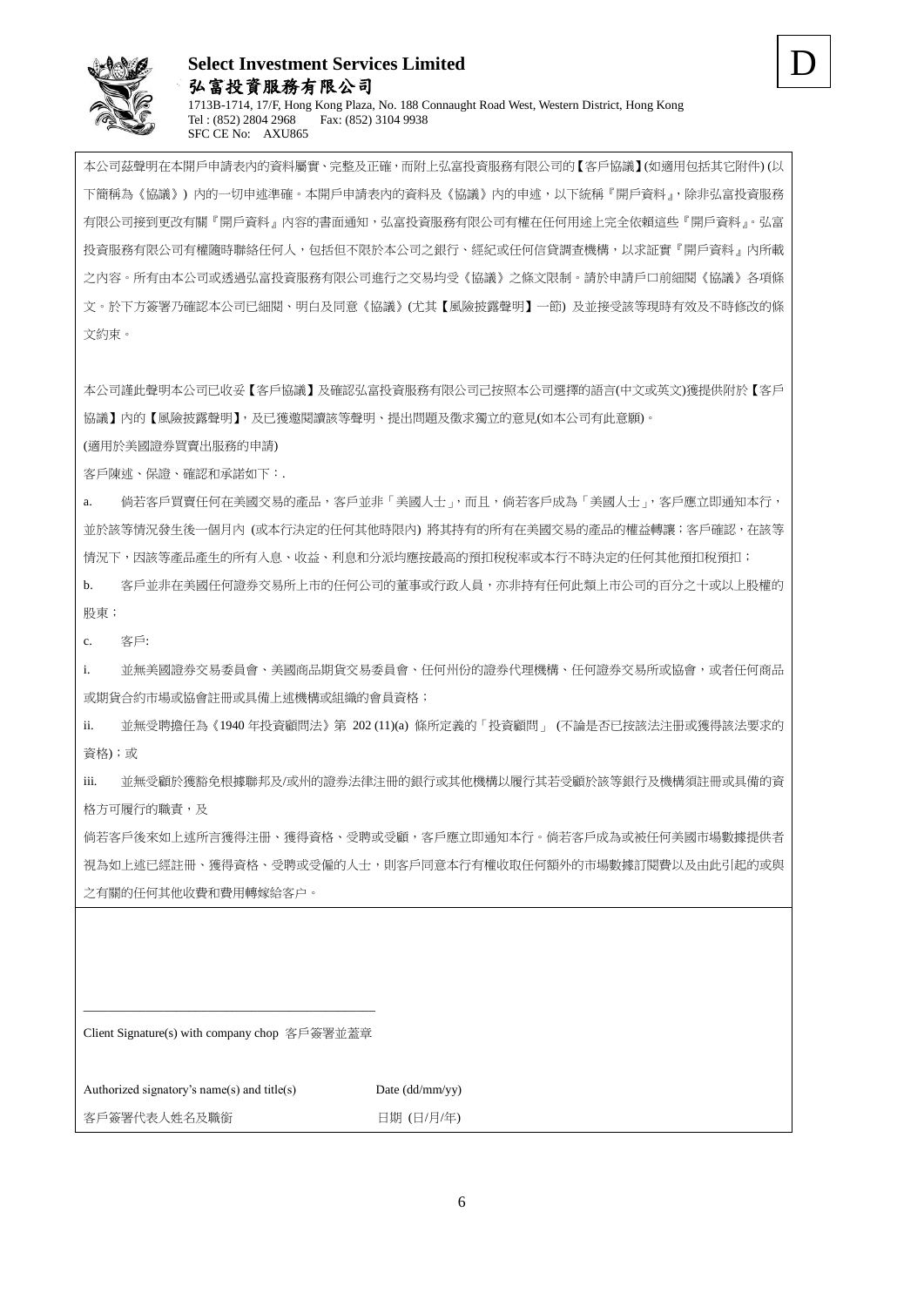

IF THIS DOCUMENT IS NOT EXECUTED BY THE CLIENT IN FRONT OF EMPLOYEE OF SELECT INVESTMENT SERVICES LIMTIED, BELOW SHOULD BE SIGNED BY A SPECIFIED PERSON§ [if applicable] 若客戶並非在弘富投資的僱員面前簽立文 件,則以下應由指定人士§ 簽署 [若適用者] § Any SFC licensed or registered person, an affiliate of such person, a Justice of the Peace, a Branch Manager of a bank, Certified Public Accountant, Lawyer or Notary Public. 任何香港證監會持牌人或註冊人、其聯繫人士、太平紳士、銀行分行經理、執業會計師、律師 或公證人。

The undersigned person hereby certifies the signing of this document (together with the above Agreement) by the above Client and sighting of related identity documents of such Client. 下述簽署人士謹此驗證上述客戶簽立此文件(連同該協議書)及其有關的身份證明文件 :- Signed and Certified by 簽署及驗證

\_\_\_\_\_\_\_\_\_\_\_\_\_\_\_\_\_\_\_\_\_\_\_\_\_\_\_\_\_\_\_\_\_\_\_\_\_\_\_\_\_ \_\_\_\_\_\_\_\_\_\_\_\_\_\_\_\_\_\_\_\_\_\_\_\_\_\_\_\_\_\_\_\_\_\_\_\_\_\_\_\_\_

\_\_\_\_\_\_\_\_\_\_\_\_\_\_\_\_\_\_\_\_\_\_\_\_\_\_\_\_\_\_\_\_\_\_\_\_\_\_\_\_\_ \_\_\_\_\_\_\_\_\_\_\_\_\_\_\_\_\_\_\_\_\_\_\_\_\_\_\_\_\_\_\_\_\_\_\_\_\_\_\_\_\_

Signature 簽署 Name 姓名

Profession / Title 所屬專業 / 職銜 <br>
Date (dd/mm/yy) 日期 (日/月/年) Contact details 聯絡資料 Company Name 公司名稱: Nature of Business 商業性質: Office e-mail address 公司電郵地址: Office Phone No. 公司電話: 
<br>
Office Fax No. 公司傳真號碼:: Office Address 公司地址: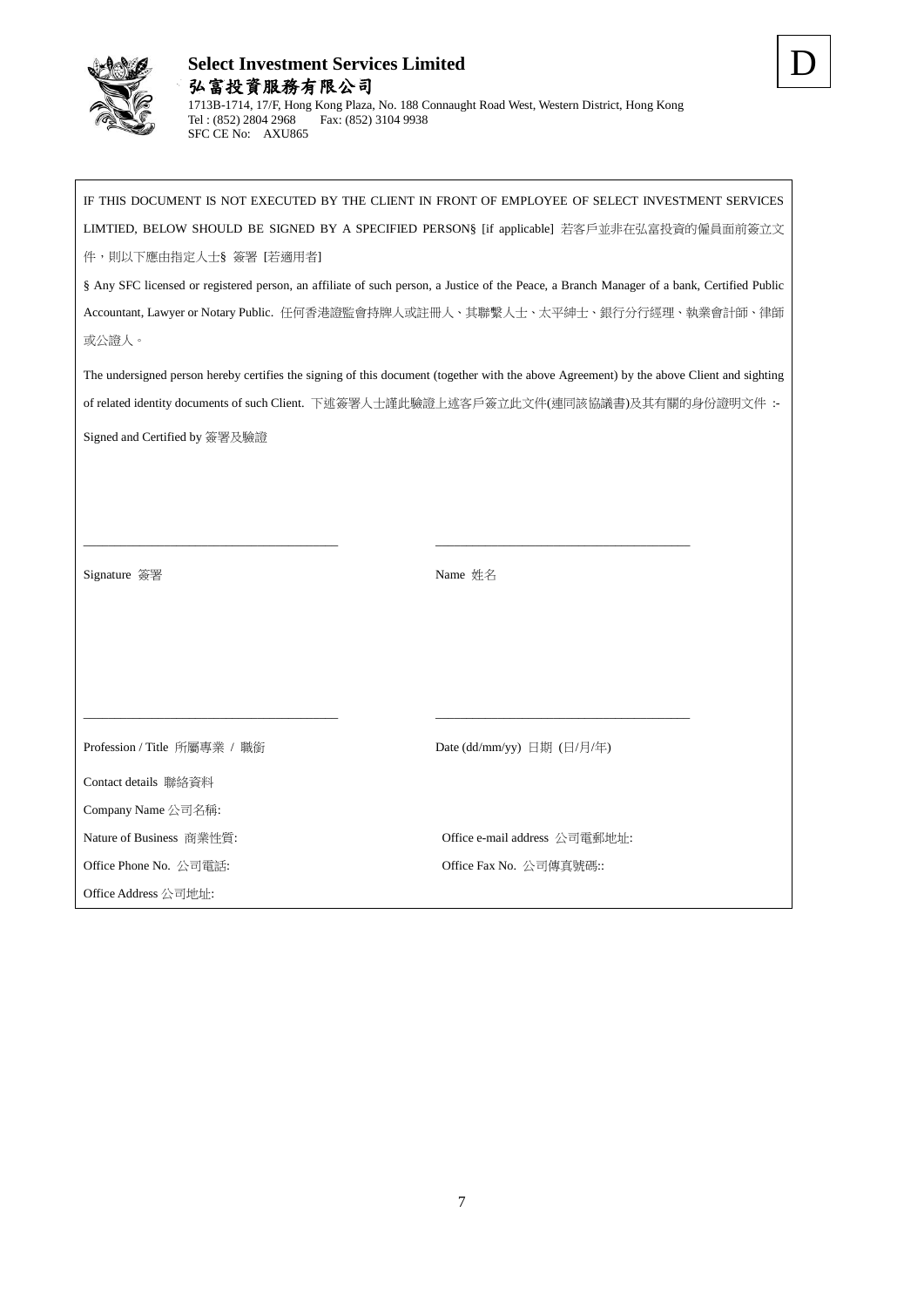

### FOR OFFICE USE ONLY 以下由弘富投資服務有限公司填寫

SFC CE No: AXU865

I/We, the representative(s) of Select Investment Services Limited, hereby declare and confirm that I/we have provided the Risk Disclosure Statements annexed hereto in a language of the Client's choice (English or Chinese) and invited the Client to read the Risk Disclosure Statements, ask questions and take independent advice if the Client wishes.

本人/吾等為弘富投資服務有限公司的註冊職員,並謹此聲明及確認本人/吾等已按照上述客戶所選擇的語言(中文或英文) 提供

附於本表的風險披露聲明及邀請客戶閱讀該風險披露聲明、提出問題及徵求獨立的意見(如客戶有此意願)。

# The above Client signature(s) was / were made in my / our presence.

# 以上客戶簽署乃於本人 / 吾等面前簽立。

Signature of Staff Name and CE No. of Staff Date (dd/mm/yy)

職員簽署 またま おおとこ おおく 職員名稱及中央編號 おおおお おおおく 日期 (日/月/年)

D

How long have you known the Client or who introduced to you the Client? 你認識這客戶已多久或誰人介紹這客戶?

\_\_\_\_\_\_\_\_\_\_\_\_\_\_\_\_\_\_\_\_\_\_\_\_ \_\_\_\_\_\_\_\_\_\_\_\_\_\_\_\_\_\_\_\_\_\_\_\_\_ \_\_\_\_\_\_\_\_\_\_\_\_\_\_\_\_\_\_\_\_\_\_\_\_\_

Name Date (dd/mm/yy)

 $\_$  , and the set of the set of the set of the set of the set of the set of the set of the set of the set of the set of the set of the set of the set of the set of the set of the set of the set of the set of the set of th

# This sentence must be deleted if not applicable 若不適用者,此句必須被刪去。

CHECKED BY 複核:

\_\_\_\_\_\_\_\_\_\_\_\_\_\_\_\_\_\_\_\_\_\_\_

| Signature of Staff |
|--------------------|
|--------------------|

職員簽署 さいしょう かいしょう かいこう 職員名稱 いっちょう かいしょう せいしょう 日期 (日/月/年)

A DDD OVED AND ACCEPTED BY 世接及接纳

| $1.11$ KO $1.10$ $1.10$ $1.10$ $1.11$ $1.11$ $1.11$ $1.11$ $1.11$ $1.11$ $1.11$ $1.11$ $1.11$ $1.11$ $1.11$ $1.11$ $1.11$ $1.11$ $1.11$ $1.11$ $1.11$ $1.11$ $1.11$ $1.11$ $1.11$ $1.11$ $1.11$ $1.11$ $1.11$ $1.11$ $1.11$ $1.11$ $1.11$ $1.11$ $1.11$ |  |
|---------------------------------------------------------------------------------------------------------------------------------------------------------------------------------------------------------------------------------------------------------|--|
|                                                                                                                                                                                                                                                         |  |
|                                                                                                                                                                                                                                                         |  |
|                                                                                                                                                                                                                                                         |  |

| Signature of Staff | Name and CE No. of Staff | Date $(dd/mm$ yy) |
|--------------------|--------------------------|-------------------|
| 職員簽署               | 職員名稱及中央編號                | 日期 (日/月/年)        |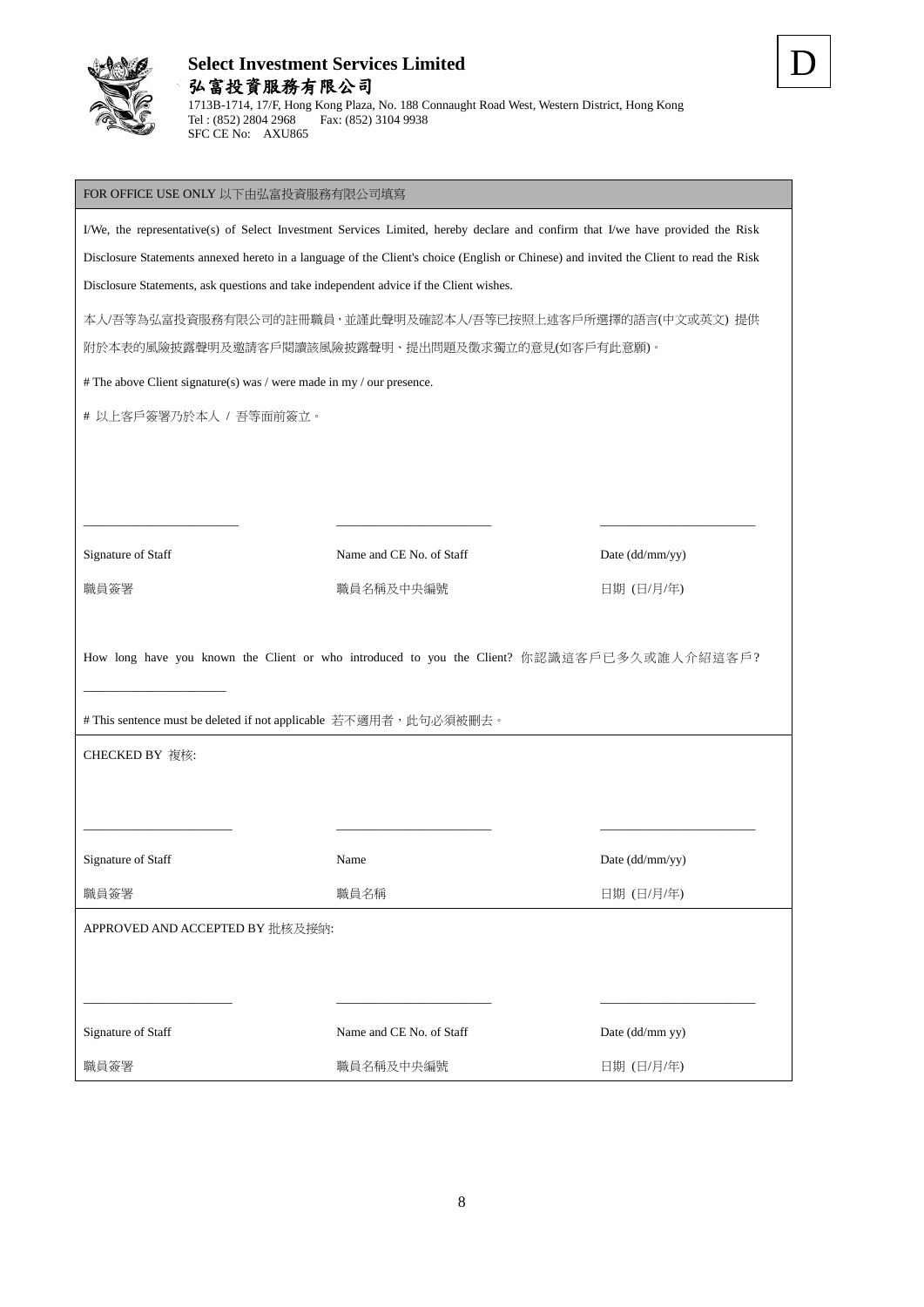

1713B-1714, 17/F, Hong Kong Plaza, No. 188 Connaught Road West, Western District, Hong Kong Tel : (852) 2804 2968 Fax: (852) 3104 9938 SFC CE No: AXU865

D

## CERTIFIED EXTRACT OF BOARD RESOLUTION

|                                         | At a Meeting of the Directors of the Company duly convened and held at the address of : |
|-----------------------------------------|-----------------------------------------------------------------------------------------|
| on the day of                           | , at which a quorum was present and acting throughout, the following Resolutions were   |
| duly passed by the Board of Directors : |                                                                                         |

Name of Client : (the "Company") (the "Company")

1. That (an) account(s) (the" Account") be opened and maintained in the name of the Company with Select Investment Services Limited ("Select Investment") for the purpose of the Company engaging securities trading and related services of Select Investment whether on credit or otherwise including but not limited to any purchases, sales, holdings and other dealings in securities as the Company may from time to time request and that the Account and all such purchases, sales, holdings and other dealings be effected and all such services by Select Investment to the Company be provided subject to and in accordance with the provisions of Select Investment's Client Agreement, the Account Opening Form and such additional terms to be specified by Select Investment and notified to the Company from time to time (collectively, the "Securities Trading Agreement"); and

2. That the Securities Trading Agreement in such form as completed (including as to the identities of the persons authorized to serve as ("Authorized Persons") and produced to the Meeting be and are hereby approved and any Director of the Company or any other person whom the Company may authorize by way of Board Resolution or Power of Attorney be authorized to execute the Securities Trading Agreement for and on behalf of the Company (and, where necessary, to affix the common seal of the Company thereon) and the signed originals thereof be delivered to Select Investment.

I, the undersigned, DO HEREBY CERTIFY that the foregoing is a true copy of the Resolutions which (a) were duly passed in accordance with the Memorandum and Articles of Association (or other constitutional documents) of the Company, (b) have been duly recorded in the minutes book of the Company, and (c) remain in full force and effect, no action having been taken to rescind or amend the said Resolutions.

| Date this<br>day of $\qquad$ |  |  |
|------------------------------|--|--|
| Signature :                  |  |  |
|                              |  |  |
|                              |  |  |
|                              |  |  |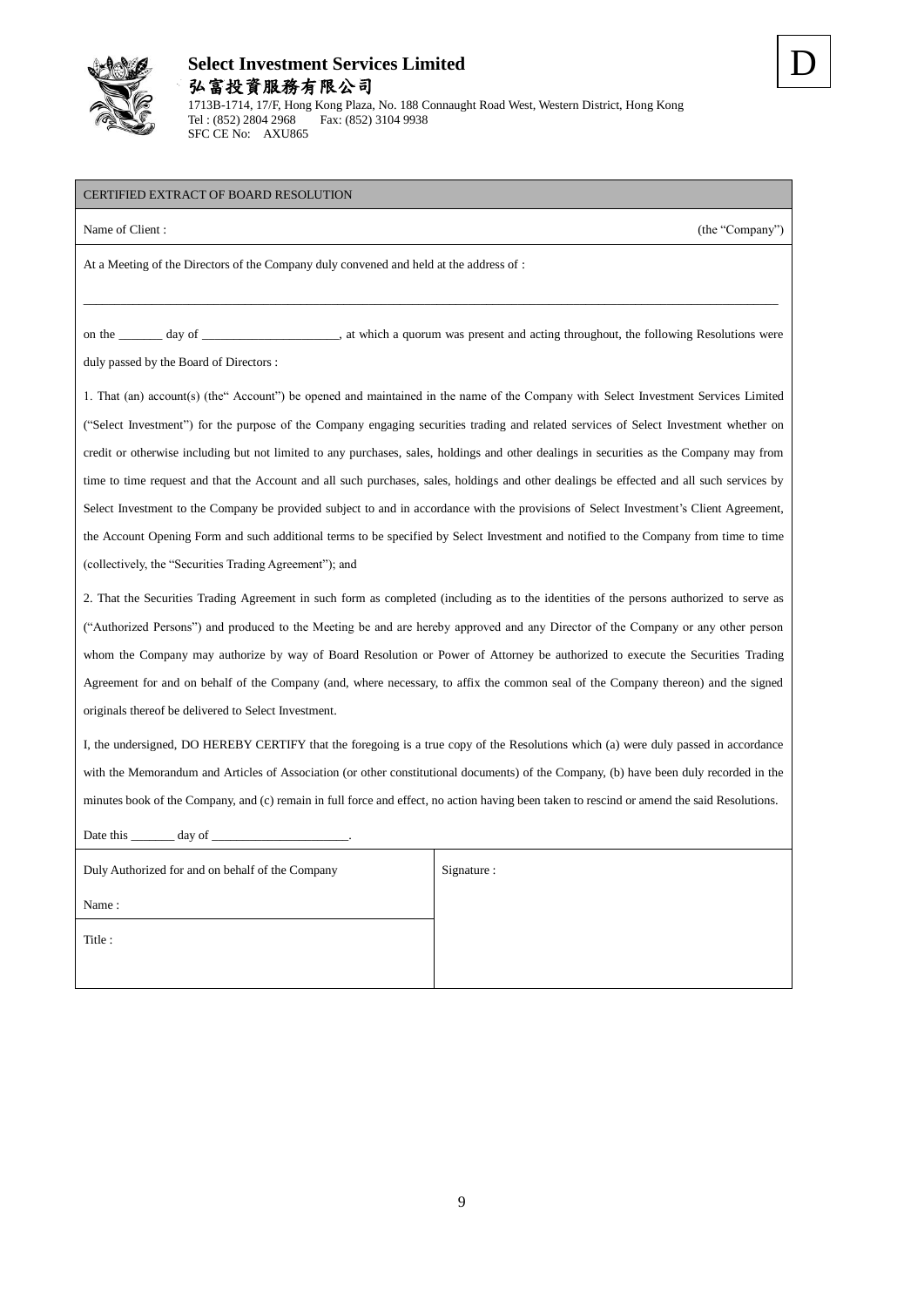

## **Select Investment Services Limited** 弘富投資服務有限公司 1713B-1714, 17/F, Hong Kong Plaza, No. 188 Connaught Road West, Western District, Hong Kong Tel : (852) 2804 2968 Fax: (852) 3104 9938



### 董事局決議案核證摘要

**客戶名稱 : ('' 公司'') としてものに、これをつけることをつけることをつけることをつけることをつけることをつけることをつけることをつけることを** 

於 \_\_\_\_\_\_\_ 年 \_\_\_\_\_\_\_ 月 \_\_\_\_\_\_\_ 日, 本公司董事局在地址 :

SFC CE No: AXU865

召開董事局會議, 期間具備會議所需的合法人數, 並且正式通過以下決議案:

1. 決議通過以公司的名義, 在弘富投資服務有限公司 ("弘富投資")開立及運作一個或以上的帳戶 ("帳戶"), 從而令公司得以 使用弘富投資無論是否以借貸形式所提供的證券及有關服務, 該等服務包括但不限於弘富投資於收到公司不時的請求下代其執行 的任何證券的買賣、持有及其他交易, 而公司的帳戶及所有該等買賣、持有及其他交易及所有弘富投資向公司提供的上述服務, 須 受以下文件約束: 弘富投資的客戶協議書、開戶表及其他由弘富投資不時指明及向客戶知會的額外條款 (統稱 "證券交易協議"); 及

 $\_$  , and the set of the set of the set of the set of the set of the set of the set of the set of the set of the set of the set of the set of the set of the set of the set of the set of the set of the set of the set of th

2. 決議通過在本會議出示及填妥的證券交易協議(包括獲授權作為" 獲授權代理人" 的人士的身份)及授權公司任何董事或任何 由公司以決議案或授權書方式授權的其他人士代表公司簽署該證券交易協議(並在有需要時加蓋公司的印章), 而該證券交易協議的 已簽署正本將須交予弘富投資。

下述簽署人現證明前述為: (a) 依照公司的章程大綱及細則(或其他憲章性文件)妥善地通過的決議案的真實副本; (b) 已妥善地記錄 在公司的會議記錄冊之上; 及(c) 繼續全面生效及並沒有採取任何行動以撤銷或修訂該等決議案。

日期 : \_\_\_\_\_\_ 年 \_\_\_\_\_\_ 月 \_\_\_\_\_\_ 日

| 獲公司正式授權的代表 | 簽署 |
|------------|----|
|            |    |
| 姓名:        |    |
| 職銜:        |    |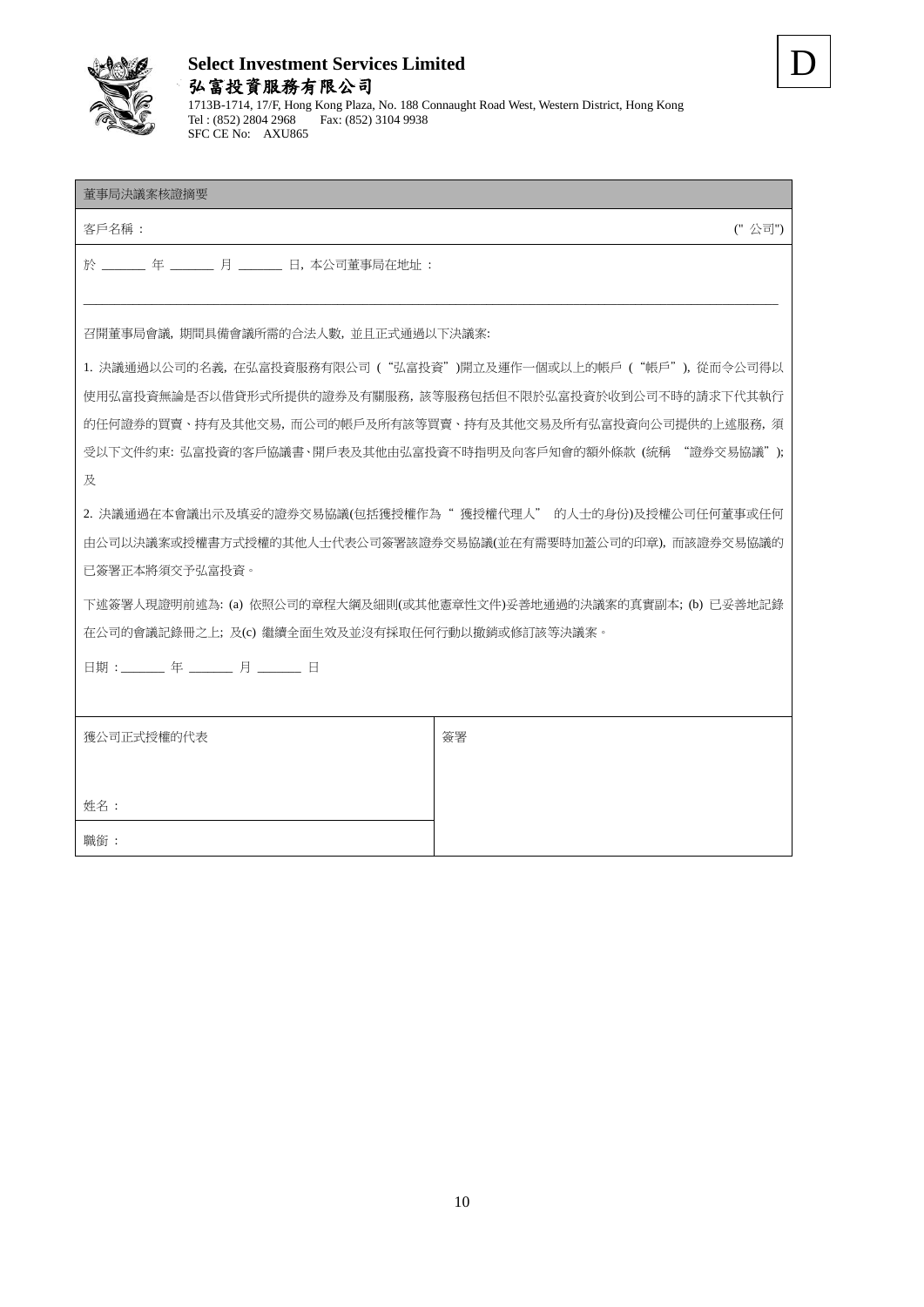

1713B-1714, 17/F, Hong Kong Plaza, No. 188 Connaught Road West, Western District, Hong Kong Tel : (852) 2804 2968 Fax: (852) 3104 9938 SFC CE No: AXU865

| Letter of Guarantee 擔保書                                         |                        |                             |
|-----------------------------------------------------------------|------------------------|-----------------------------|
| Name of Client 客戶名稱:                                            |                        | (the "Client") $("$ 客戶")    |
| Name of Guarantor 擔保人名稱:                                        |                        | (the "Guarantor") (" 擔保人")  |
| To:<br>Select Investment Services Limited ("Select Investment") | 致:弘富投資服務有限公司("弘富投資")   |                             |
| 1713B-14, 17th Floor, Hong Kong Plaza                           | 香港干諾道西 188 號           |                             |
| No.188 Connaught Road West, Hong Kong                           | 香港商業中心 17 樓 1713B-14 室 |                             |
|                                                                 |                        | (the "Guarantor"), which is |
| 由:(擔保人名稱)                                                       |                        | ("擔保人"),為                   |
| (Please complete either (a) or (b) below) (請填寫下面(a) 或 (b) 部份)   |                        |                             |
|                                                                 |                        |                             |
| 一間公司根據右述之法律成立                                                   |                        |                             |
|                                                                 |                        |                             |
| 其註冊地址為                                                          |                        |                             |
|                                                                 |                        |                             |
| 及其主要業務地點為                                                       |                        |                             |
|                                                                 |                        |                             |
| 電話號碼為                                                           | 及傳真號碼為                 |                             |
| or $(b)$                                                        |                        |                             |
| 一名個人現居於<br>或                                                    |                        |                             |
|                                                                 |                        |                             |
| 香港身份證號碼/ 護照號碼                                                   |                        |                             |
|                                                                 |                        |                             |
| 電話號碼為                                                           | 及傳真號碼為                 |                             |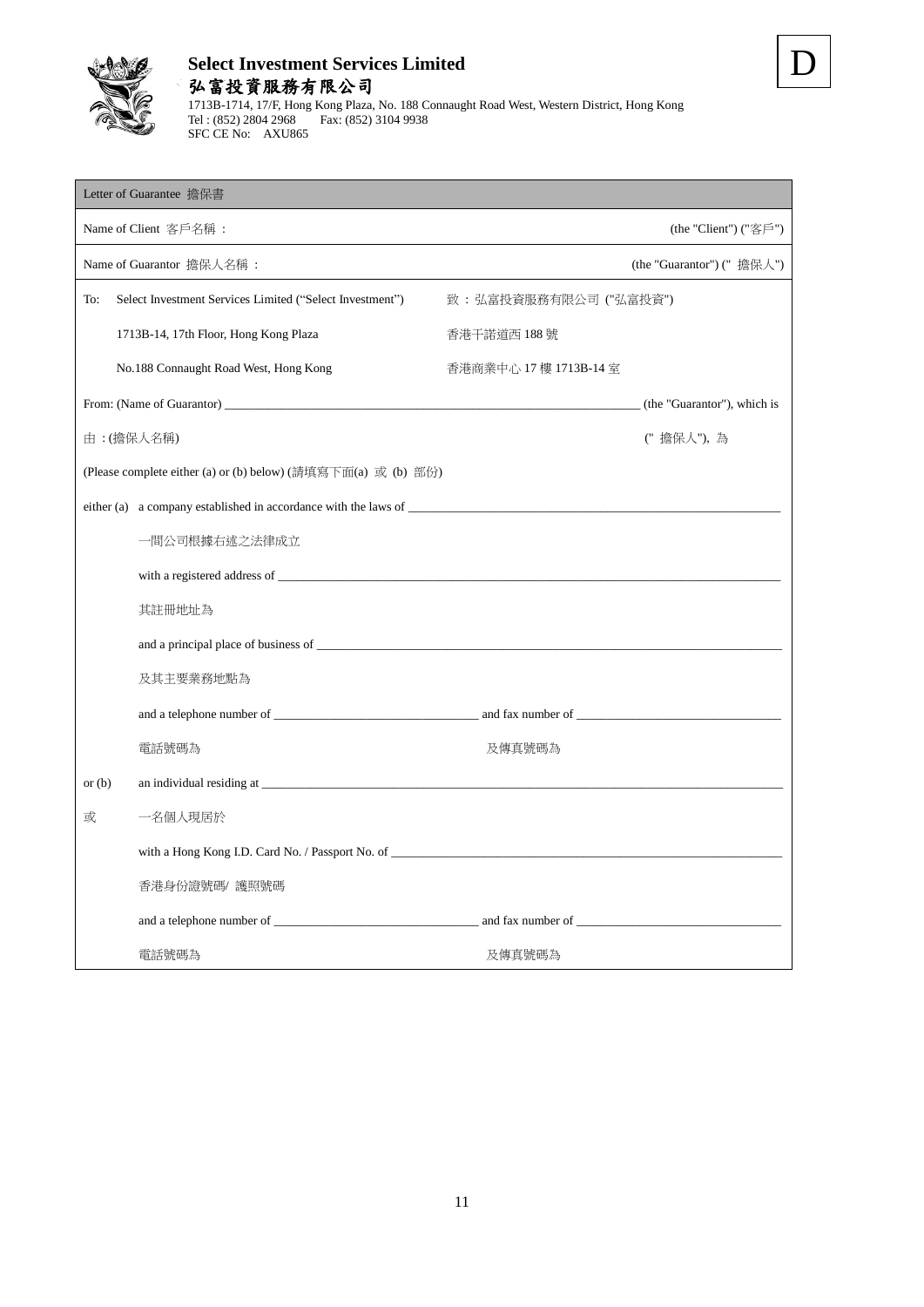

1713B-1714, 17/F, Hong Kong Plaza, No. 188 Connaught Road West, Western District, Hong Kong<br>  $T_{el}$ : (852) 2804 2968 Fax: (852) 3104 9938 Fax: (852) 3104 9938 SFC CE No: AXU865

D

**Re: Agreement made between Select Investment and the Client (the "Agreement") comprising the Account Opening Form and the** 

**Client Agreement attached thereto (as may be amended or supplemented by Select Investment from time to time)**

#### 關於弘富投資與客戶訂立而由開戶表及附於該表格的客戶協議書 **(**可不時由弘富投資作出修改或增補**)** 所組成的協議**(**"協議"**)**

#### Dear Sirs,

In consideration of Select Investment agreeing to provide or continue to provide to the Client securities trading, whether on credit or otherwise and other financial accommodation and related services pursuant to or under the Agreement (receipt of a copy whereof is hereby acknowledged), the undersigned Guarantor hereby agrees as follows:

#### *1. Guarantee and Indemnity*

1.1 Guarantee: The Guarantor unconditionally and irrevocably guarantees to Select Investment that, if for any reason the Client does not pay any sum payable by it under the Agreement, including without limitation all expenses, costs and losses payable thereunder, by the time, on the date and otherwise in the manner specified by Select Investment, the Guarantor as<br>primary obligor will pay to Select Inves or otherwise, to make any such demand or to make such demand at any particular time.

1.2 Guarantor as Principal Debtor: As between the Guarantor and Select Investment but without affecting the Client's obligations, the Guarantor shall be liable under this Guarantee as if it is the Suarantee as if it is the Investment has given the Client the first opportunity to pay and discharge such obligations. Accordingly, the Guarantor shall not be discharged, nor shall its liability be affected, by<br>anything which would not discharge it

1.2.1 any time, indulgence, concession, waiver or consent at any time given to the Client or any other person,

 $1.2.2$  any amendment or supplement to any clause or provision of the Agreement,

1.2.3 the making or absence of any demand on the Client or any other person for payment,

1.2.4 the enforcement or absence of enforcement of the Agreement or this Guarantee,

1.2.5 the taking, existence or release of any security interest or other guarantee,

1.2.6 the winding-up, dissolution or bankruptcy of the Client or any other person, or any step being taken for any such winding-up, dissolution or bankruptcy, or

1.2.7 the illegality, invalidity or unenforceability of, or any defect in, any provision of this Guarantee or the Agreement or any of the obligations of any of the parties under or in connection with this Guarantee or the Agreement.

1.3 Guarantor's Obligations Continuing: The Guarantor's obligations under this Guarantee are and will remain in full force and effect by way of continuing security until no sum remains to be paid under the Agreement and Select Investment has irrevocably received or recovered all sums payable under the Agreement. Furthermore, those obligations of the Guarantor are<br>additional to any other right which Selec Guarantor irrevocably waives all notices and (except as required by the above Clause 1.1) demands of any kind.

1.4 Avoidance of Payments: The Guarantor shall on demand indemnify Select Investment against any funding or other cost, loss, expense or liability sustained or incurred by Select<br>Investment as a result of it being required

1.5 Indemnity: As separate, independent and alternative stipulations, the Guarantor unconditionally and irrevocably agrees that any sum which, although expressed to be payable by the<br>Client under the Agreement, is for any Guarantor on the basis of a guarantee shall nevertheless be recoverable from it as if it were the sole principal debtor and shall be paid by it to Select Investment on demand.

*2. Representations and Warranties*

The Guarantor represents and warrants to and for the benefit of Select Investment as follows:

2.1 Powers: It has the power to enter into, exercise its rights and perform and comply with its obligations under this Guarantee.

2.2 Authorization and Consents : All actions, conditions and things required to be taken, fulfilled and done (including the obtaining of any necessary consents) in order:

2.2.1 to enable the Guarantor lawfully to enter into, exercise its rights and perform and comply with its obligations under this Guarantee,

2.2.2 to ensure that those obligations are valid, legally binding and enforceable, and

2.2.3 to ensure that those obligations rank and will at all times rank at least equally and rateably in all respects with all its other unsecured indebtedness except for such unsecured indebtedness as would, by virtue only of the operation of law, be preferred in the event of its winding-up, dissolution or bankruptcy, have been taken, fulfilled and done.

2.3 Non-Violation etc.: Its entry into and / or performance of or compliance with its obligations under this Guarantee does not and will not violate or exceed any borrowing or other power or restriction granted or imposed by any law to which it is subject or its constitutional documents, or result in the existence of, or oblige it to create, any security over its assets.

2.4 Repetition: Each of the representations and warranties in this Clause 2 will be correct and complied with in all respects so long as any sum remains payable under the Agreement as if repeated then by reference to the then existing circumstances.

#### *3. Interest*

Payment of interest: The Guarantor agrees to pay interest to Select Investment, at the rate of interest applicable under the Agreement to overdue sums, on all sums demanded under this Guarantee from the date of Select Investment's demand or, if earlier, the date on which the relevant damages, losses, costs, liabilities or expenses arose in respect of which such demand<br>has been made until the date of rec

#### *4. Payments*

4.1 Payments to be free and clear: All sums payable by the Guarantor under this Guarantee shall be paid free of any restriction or condition and free and clear of and (except to the extent required by law) without any deduction or withholding, whether for or on account of tax, by way of set-off or otherwise and any payment made shall be grossed up as necessary to achieve the same.

4.2 Manner of payments: On each date on which any sum is due from the Guarantor it shall make that sum available to Select Investment, by payment in HK\$ or, at Select Investment's election, in the currency in which the relevant sum would otherwise be payable under the Agreement. Payment shall be made in immediately available funds to such account as Select Investment may specify.

#### *5. Set-off*

The Guarantor authorises Select Investment and its affiliates to apply (without prior notice) any credit balance (whether or not then due) to which the Guarantor is at any time beneficially<br>entitled on any account at, any to Select Investment under this Guarantee and unpaid and, for that purpose, to convert one currency into another. In relation to Select Investment, an affiliate means an entity directly or<br>indirectly controlling, controlle voting power of the entity or Select Investment as the case may be.

#### *6. Transfer*

6.1 Guarantor: The Guarantor may not assign or transfer all or part of its obligations under this Guarantee.

6.2 Select Investment: Select Investment may assign or transfer all or part of its rights and obligations under this Guarantee with or without notice to the Guarantor. No consent shall be required from the Guarantor to any such assignment or transfer.

6.3 Disclosure of Information: Select Investment may disclose to an actual or potential assignee, transferee, sub-participant or to any regulatory authority requesting the same, such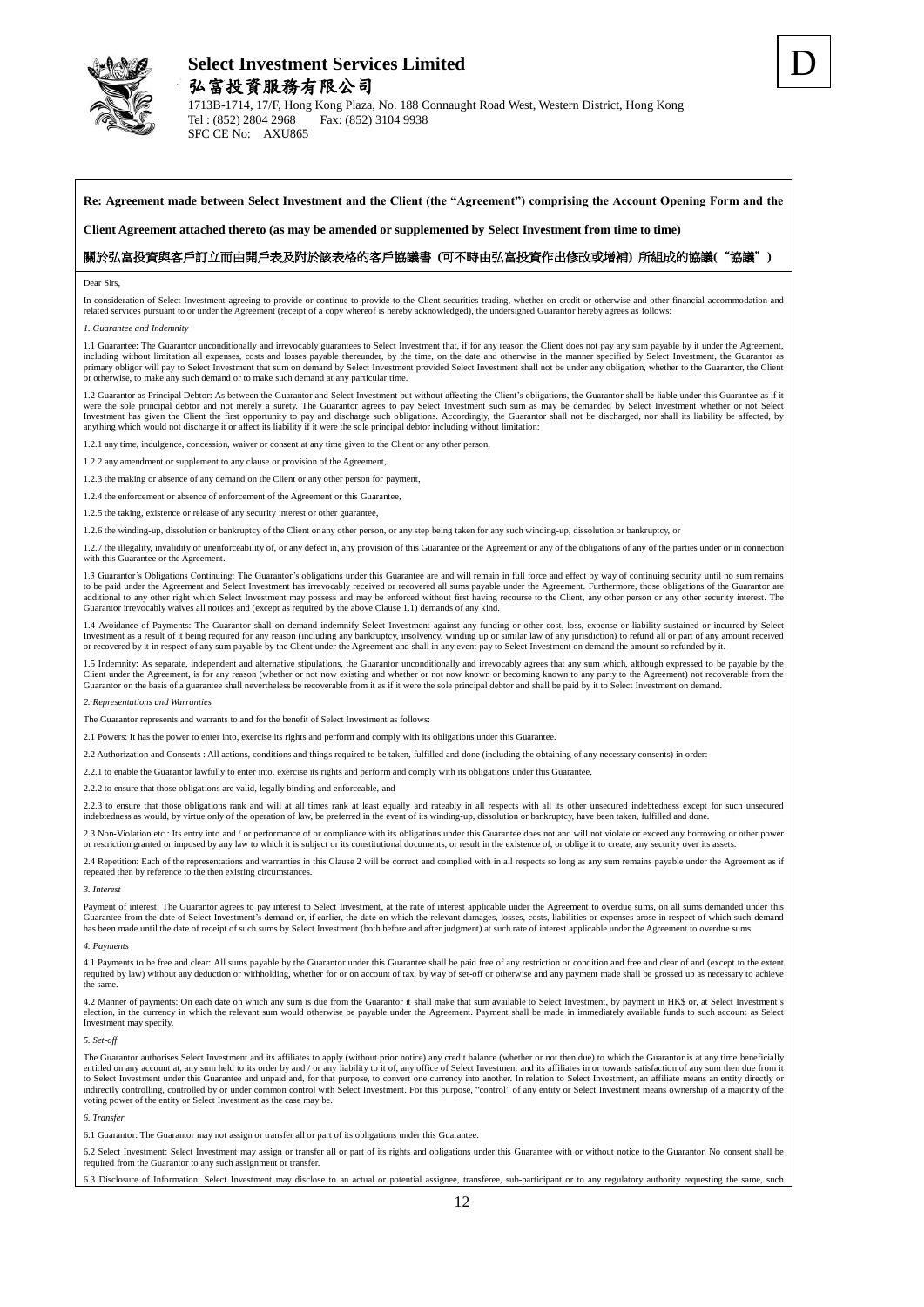

1713B-1714, 17/F, Hong Kong Plaza, No. 188 Connaught Road West, Western District, Hong Kong<br>Tel : (852) 2804 2968 Fax: (852) 3104 9938 Fax: (852) 3104 9938

D

SFC CE No: AXU865

information about the Guarantor or any other person as Select Investment may think fit.

### *7. No Implied Waivers, Remedies Cumulative*

No failure on the part of Select Investment to exercise, and no delay on its part in exercising, any right or remedy under this Guarantee will operate as a waiver thereof, nor will any single or partial exercise of any right or remedy preclude any other or further exercise of that or any other right or remedy. The rights and remedies provided in this Guarantee are cumulative and<br>not exclusive of any other right

#### *8. Communications*

8.1 Each communication under this Guarantee shall be made by fax, telex or otherwise in writing. The initial contact details of each of the Guarantor and Select Investment are as listed above.

8.2 Deemed Delivery: Any communication or notice from the Guarantor shall be irrevocable, and shall not be effective until received by Select Investment. Any communication or notice from Select Investment to the Guarantor shall be conclusively deemed to be received by the Guarantor.

#### *9. Partial Invalidity*

The illegality, invalidity or unenforceability of any provision of this Guarantee under the law of any jurisdiction shall not affect its legality, validity or enforceability under the law of any other jurisdiction nor the legality, validity or enforceability of any other provision.

#### *10. Language*

The Guarantor hereby confirms that the Guarantor has received and read the English and Chinese versions of this Guarantee and that the Guarantor understands and accepts the terms set out in this Guarantee. In the event of any discrepancy between the Chinese text and the English text of this Guarantee, the English version shall prevail.

#### *11. Personal Data*

11.1 The Guarantor acknowledges and agrees that the Guarantor has read and understood Select Investment's Personal Information Collection Statement and that the personal data of the Guarantor held by Select Investment may be used for the purposes stated therein and transferred to the persons mentioned therein, and generally that such Statement shall apply to Select Investment's treatment of the personal data of the Guarantor.

11.2 The Guarantor understands that as an individual guarantor the Guarantor is entitled, by written request to Select Investment's Data Protection Officer, to access the personal information held about the Guarantor and, if applicable, to correct any inaccuracies in that information.

11.3 The Guarantor understands that the Guarantor's personal information may be supplied to credit reference agencies and in the event of default, debt collection agencies. The Guarantor is entitled, upon request, to be informed which items of information are routinely so disclosed, and be provided with further information to enable the making of an access and correction request to the relevant credit reference agencies or debt collection agencies, as the case may be.

#### *12. Governing Law*

This Guarantee and all rights, obligations and liabilities hereunder shall be governed by and construed and may be enforced in accordance with the laws of the Hong Kong Special<br>Administrative Region of the People's Republi Region of the People's Republic of China.

擔保書 (中文版本, 只供參考)

敬啟者 :

基於弘富投資同意依據上述協議(謹此聲明擔保人已收妥其副本) 向客戶提供或繼續提供無論是保證金與否的證券交易、信貸便利及其他財務通融及有關的服務, 於下方簽署 的擔保人現同意以下各點 :

#### *1.* 擔保及彌償

1.1 擔保 : 擔保人無條件及不可撤銷地向弘富投資擔保, 表明如客戶沒有根據協議及時在弘富投資指定的日期或方式支付任何根據協議應支付予弘富投資的款項, 包括但不 限於任何開支、成本及損失, 則作為主要責任人, 擔保人將會向弘富投資支付弘富投資所要求支付的款項, 但弘富投資並沒有任何責任(不論是對擔保人、客戶或其他人士)作 出任何該等要求或在任何具體時間作出該等要求。

1.2 擔保人作為主要債務人 : 在擔保人與弘富投資之間而言(但不影響客戶的責任), 擔保人將會根據本擔保書承擔作為唯一的主要債務人而不是單純作為保證人。擔保人同意 向弘富投資支付任何弘富投資可能會要求支付的款項(不論弘富投資有否向客戶給予第一機會支付及解除該項責任)。因此, 如擔保人在作為唯一主要債務人的情況下有任何事 物不會令其責任得以解除或其責任受到影響, 則該等事物亦不會解除擔保人的責任或影響其責任, 包括但不限於 :

1.2.1 在任何時候向客戶或任何其他人士所給予的任何時間、容忍、讓步、寬免或同意;

1.2.2 任何對協議條款或條文的修訂或補充;

1.2.3 向客戶或任何其他人士作出任何支付款項的要求或未有作出該等要求;

1.2.4 強制執行或未有強制執行上述協議或本擔保書;

1.2.5 任何保證權益或其他擔保的取得、行使或解除;

1.2.6 客戶或任何其他人士的清盤、解散或破產, 或正在採取任何行動以進行該等清盤、解散或破產; 或

1.2.7 本擔保或上述協議的任何條文或根據或涉及本擔保或上述協議的任何一方的責任的不合法性、不正確性或未能強制執行或任何缺陷。

1.3 擔保人的持續責任 : 除非根據上述協議沒有任何款項繼續需要支付及弘富投資已不可撤銷地取得或討回所有根據上述協議應支付的款項, 否則擔保人根據本項擔保的責 任將會以持續保證的方式在現時及將來繼續全面生效。此外, 擔保人所承擔的責任是額外於任何弘富投資可能擁有及強制執行的其他權利, 並可在無需首先向客戶、任何其他 人士或任何保證權益進行追索的情況下而強制執行。擔保人不可撤銷地放棄任何性質的獲取通知及要求的權利(但上述第 1.1 條所規定者除外)。

1.4 支付款項的退回 : 若弘富投資因任何原因(包括破產、無償債能力、清盤或任何司法區中的類似法律) 須退回全部或部份其客戶根據協議所支付的任何款項, 擔保人須在 接獲要求後彌償弘富投資因此而招致的款項支出或其他費用、損失、開支或其他因此而承擔或招致的債務, 並且無論如何須在接獲要求後向弘富投資支付弘富投資一如上述 所須退回的任何款項。

1.5 彌償 : 作為獨立、分開及另外的條款, 擔保人無條件及不可撤銷地同意任何款項(雖然根據上述協議表述為應由客戶所支付) 如因為任何原因(不論該原因現時是否存在或 是否現時或將會由上述協議的任何一方所知悉) 而未能根據擔保的理由向擔保人討回, 則有關款項仍無論如何可從擔保人討回, 猶如擔保人是該等款項的唯一主要債務人, 擔 保人並須應弘富投資的要求向弘富投資支付該等款項。

*2.* 陳述及保證

擔保人向弘富投資及為弘富投資的利益作出以下陳述及保證 :

2.1 權力 : 擔保人有權訂立本擔保, 以及有權力行使其有關權利並且執行及遵守其根據本擔保的責任。

2.2 授權及同意 : 任何達致以下目的而須採取、滿足及完成的所有行動、條件或事物(包括取得任何所需的同意) 已經被採取、滿足及完成 :

2.2.1 令擔保人合法地訂立本擔保及行使其根據本擔保之下的權利並且執行及遵守本擔保的責任 ;

2.2.2 以確保該些責任是有效的、具法律約束力的及可強制執行的 ; 及

2.2.3 以確保該些責任的級別及在任何時候其級別最少在所有情況下相等於及等同於其所有其他的非擔保債務 (但根據法律運作當其清盤、解散或破產時獲優先看待的其他非 擔保債務則除外) 。

2.3 不違反等 : 擔保人訂立本擔保及/或履行或遵守本擔保之下的責任, 現時不會及將來亦不會違反或超過根據其受約束的法律或其組成文件所授予或施加的任何借貸或其他 的權力或限制, 或導致擔保人的資產存在或令擔保人有責任對其資產作出任何保證。

2.4 重複 : 只要根據協議仍有任何款項需予支付, 此第 2 條所載的每項陳述及保證在所有方面而言都會是正確和獲得遵守的, 猶如在參照當時的情況下予以重複一樣。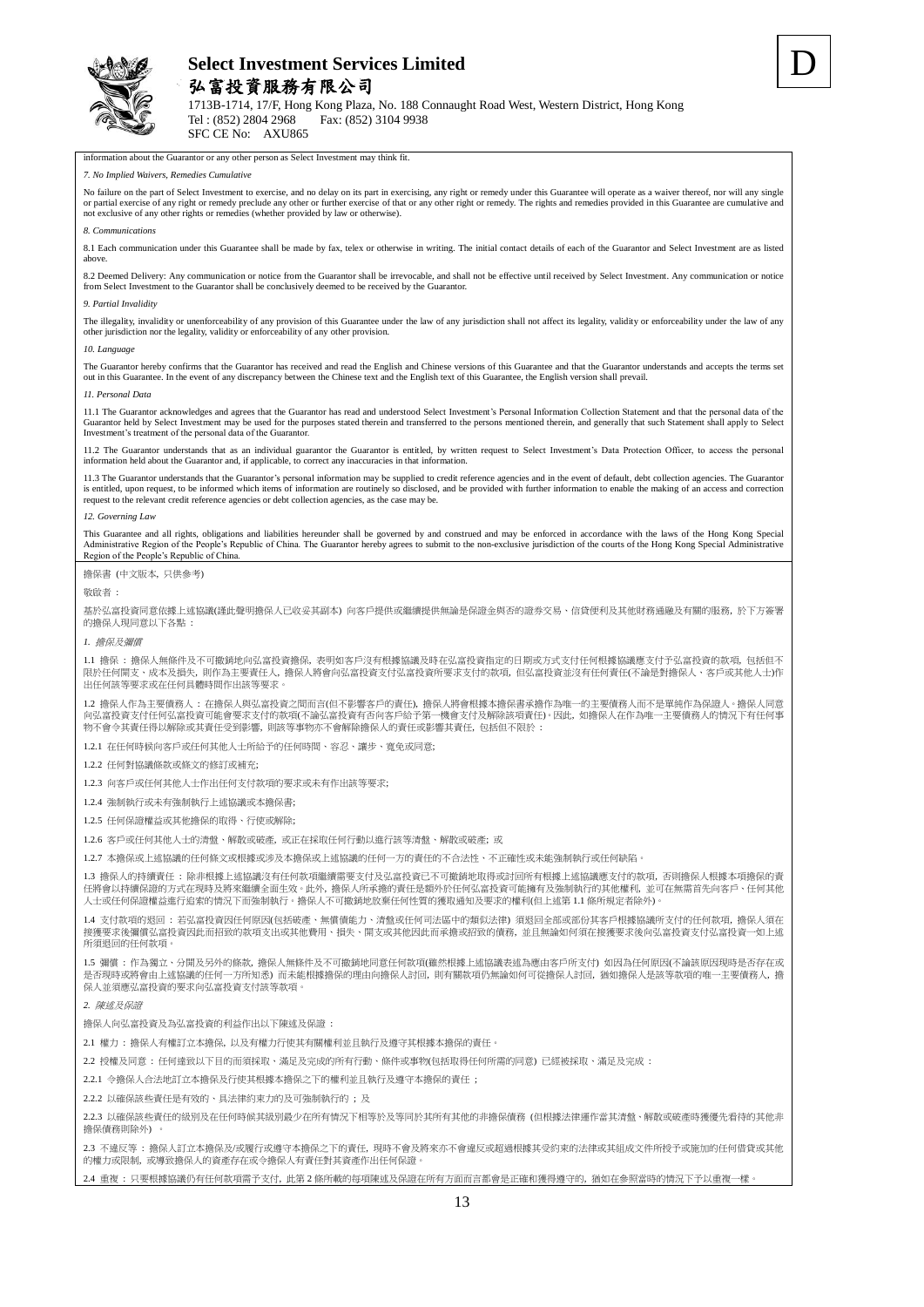

Name 姓名:\_

# **Select Investment Services Limited** 弘富投資服務有限公司

D

1713B-1714, 17/F, Hong Kong Plaza, No. 188 Connaught Road West, Western District, Hong Kong<br>  $T_{el}$ : (852) 2804 2968 Fax: (852) 3104 9938 Fax: (852) 3104 9938 SFC CE No: AXU865

*3.* 利息 支付利息 : 擔保人同意如擔保人未能如期償還弘富投資根據本擔保所要求清還的任何款項, 擔保人將為該筆過期的款項支付利息。有關利息將會由弘富投資作出有關要求的 日期起計, 或如較早的話, 由有關要求所涉及的賠償、損失、成本費用、債務或開支產生的當日起計, 直至弘富投資收回該等款項為止(在取得裁決之前及之後), 並依照上述協 議就過期未付的款項而徵收的利息率計算有關利息。 *4.* 支付 4.1 支付款項必須不附帶限制及清楚 : 擔保人根據本擔保支付的所有款項必須不附帶任何限制或條件, 以及不得計及任何扣除或預扣的款項 (法律另有規定者除外), 不論有 關扣除或預扣是否為著稅務理由, 或由於抵銷或其他原因所作出, 以及擔保所支付的任何款項須作出所需的總計以達至上述要求。 4.2 支付方式 : 在每個到期付款的日子, 擔保人須向弘富投資提供有關的即時可動用款項,以港元或由弘富投資酌情決定根據上述協議所指定的有關款項的貨幣, 將該款項支 付入弘富投資指定的帳戶之內。 *5.* 抵銷 擔保人授權弘富投資及其聯屬人在毋須給予事先通知的情況下,將擔保人在弘富投資及弘富投資任何聯屬人的帳戶中實益擁有的款項結餘(不論當時是否到期)或將弘富投資<br>及弘富投資任何聯屬人須按其指示所持有的任何款項或向其負責的債務動用,藉以支付其根據本擔保所虧欠弘富投資而仍未付還的款項。為達至該目的,擔保人並且授權弘富 投資將有關款項由一種貨幣轉換成另一種貨幣。聯屬人就弘富投資而言, 指弘富投資直接或間接擁有的任何實體,任何直接或間接擁有弘富投資的實體; 或任何與弘富投資一<br>樣直接或間接地由同一擁有人所擁有的實體。就此而言, " 擁有" 一個實體或弘富投資指持有該實體或弘富投資的過半數表決權。 樣直接或間接地由同一擁有人所擁有的實體。就此而言,"擁有" *6.* 轉讓 6.1 擔保人: 擔保人不得出讓或轉讓其根據本擔保之下的所有或部份責任。 6.2 弘富投資 : 弘富投資可於通知或不通知擔保人的情況下出讓或轉讓弘富投資根據本擔保之下的所有或部份權利及責任。就任何該等出讓或轉讓而言, 弘富投資毋須取得 擔保人的同意。 6.3 資料披露 : 弘富投資可在其認為適當的情況下, 向任何實在的或潛在的承讓人、轉讓人、次級參與者或任何監管機構披露有關擔保人或任何人士的資料。 *7.* 無隱含的寬免、累積的補救 即使弘富投資未有或延遲行使根據本擔保之下的任何權利或補救, 亦不會構成任何有關這方面的寬免, 而任何單獨或部份地行使有關權利或補救的方式, 亦不會限制弘富投 資日後行使或進一步行使有關或其他的權利或補救。本擔保所述的權利及補救是累積的, 並且不會排除任何其他的權利或補救(不論是否由法律所規定) 。 *8.* 通訊 8.1 根據本擔保所作出的通訊須由傳真、電傳或書面方式作出。擔保人及弘富投資各自最初的聯絡資料列出如上。 8.2 視作交付 : 擔保人所作出的通訊或通知將會是不可撤銷的, 並且要直至弘富投資收到後方才生效。任何由弘富投資作出的通訊或通知將會不可質疑地視作為已由擔保人 收妥。 *9.* 部份不生效 本擔保的任何條文如根據任何司法區的法律是不合法、不能生效或無法強制執行的亦不會影響其在任何其他司法區法律之下的合法性、效力或可強制執行性, 亦不會影響其 他條文的合法性、有效性及可執行性。 *10.* 語言文字 擔保人確認其已收到及閱讀本擔保的中、英文版本並接納本擔保的條款。如本擔保中、英文版本有任何分歧, 概以英文版本為準。 *11.* 個人資料 11.1 擔保人已看過及明白弘富投資的個人資料收集聲明, 擔保人並同意弘富投資持有關於擔保人的個人資料將被用作該聲明內所列明的用途及轉交至該聲明內所述及的人 士。一般而言, 該聲明將適用於弘富投資處理擔保人的個人資料程序中。 11.2 擔保人明白其作為個人擔保人是有權向弘富投資的個人資料保護主任提出書面的請求去查閱被持有關於擔保人的個人資料及(若適用者)要求更改該些資料錯誤的地方。 11.3 擔保人明白擔保人的個人資料可被提供予信貸資料服務機構及於欠帳時給予收數公司。擔保人有權要求被通知那些資料的項目是一般性會被披露, 及獲提供進一步資料 藉此可向有關機構提出查閱及更正的要求。 *12.* 準據法 本擔保書及所有在其之下的權利、義務及責任將由中華人民共和國香港特別行政區的法律所約束和詮釋, 並可依照該等法律被執行。擔保人同意接受中華人民共和國香港特 別行政區法院的非獨佔性司法管轄權的約束。 This Guarantee is signed on and dated : 此擔保書的簽署日期為 **INDIVIDUAL GUARANTOR** 個人擔保人 **Signature** 簽署 Signed, sealed and delivered by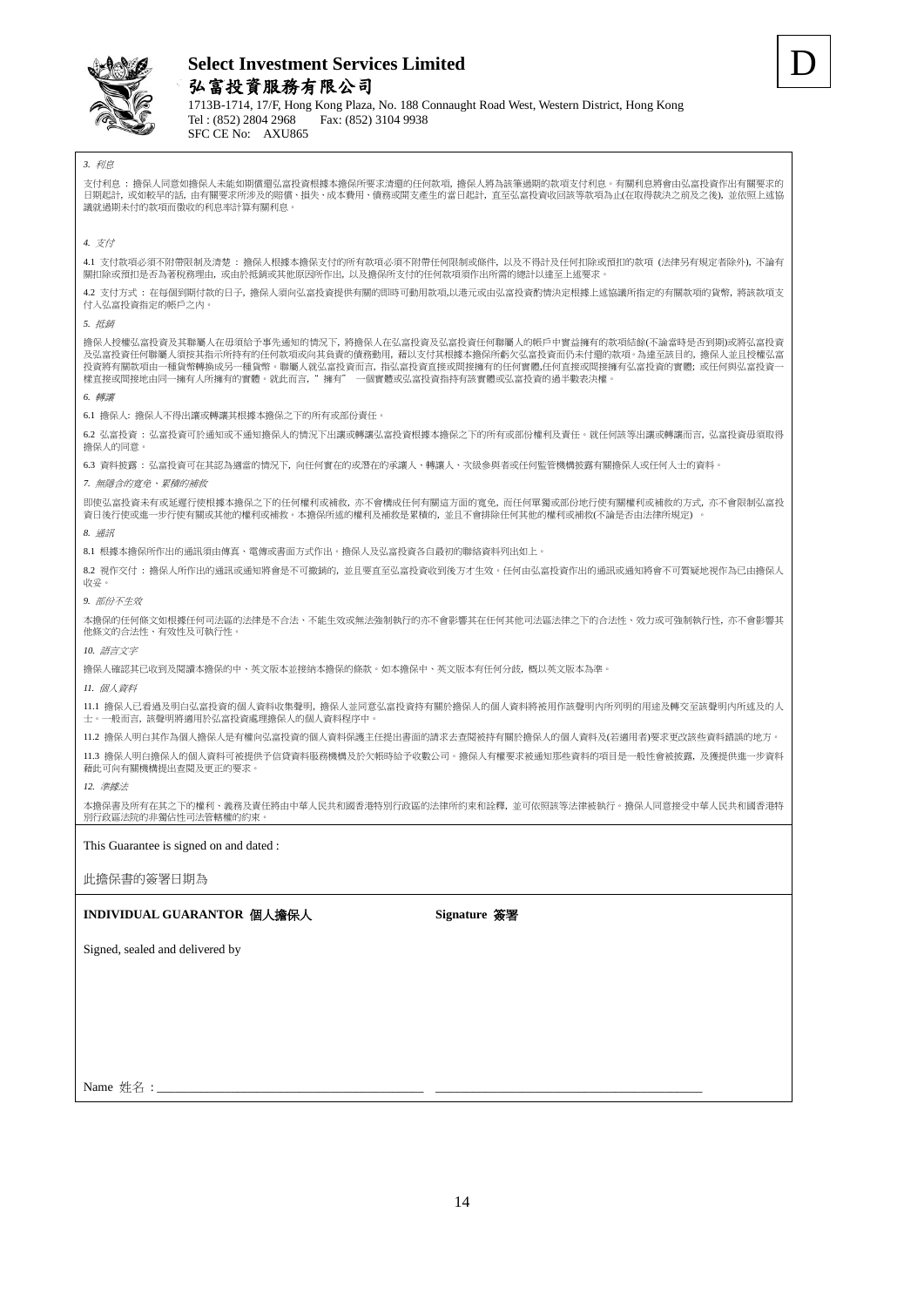

SFC CE No: AXU865

## **Select Investment Services Limited** 弘富投資服務有限公司 1713B-1714, 17/F, Hong Kong Plaza, No. 188 Connaught Road West, Western District, Hong Kong Tel : (852) 2804 2968 Fax: (852) 3104 9938

D

| CORPORATE GUARANTOR 公司擔保人                                                                    |             |
|----------------------------------------------------------------------------------------------|-------------|
| <b>EITHER</b>                                                                                |             |
| The Common Seal of $\sqrt{\frac{2}{1-\frac{1}{2}} \left(\frac{1}{2}-\frac{1}{2}\right)^{2}}$ | Director 董事 |
| (Name of Company)                                                                            |             |
|                                                                                              |             |
|                                                                                              |             |
|                                                                                              |             |
|                                                                                              |             |
|                                                                                              | Witness 見証人 |
| 公司的法團印章於公司董事及董事/ 秘書面前蓋上。                                                                     |             |
|                                                                                              |             |
| 見証人姓名                                                                                        |             |
| <b>OR</b>                                                                                    |             |
| 或                                                                                            |             |
| (if the Corporate Seal is unavailable)                                                       | Director 董事 |
| (若未能蓋上公司的法團印章)                                                                               |             |
|                                                                                              |             |
| (Name of Company)                                                                            |             |
|                                                                                              |             |
|                                                                                              |             |
|                                                                                              |             |
| 此擔保書由擔保人的董事及董事/ 秘書代行以契據形式簽立。                                                                 |             |
|                                                                                              |             |
| 見証人姓名                                                                                        |             |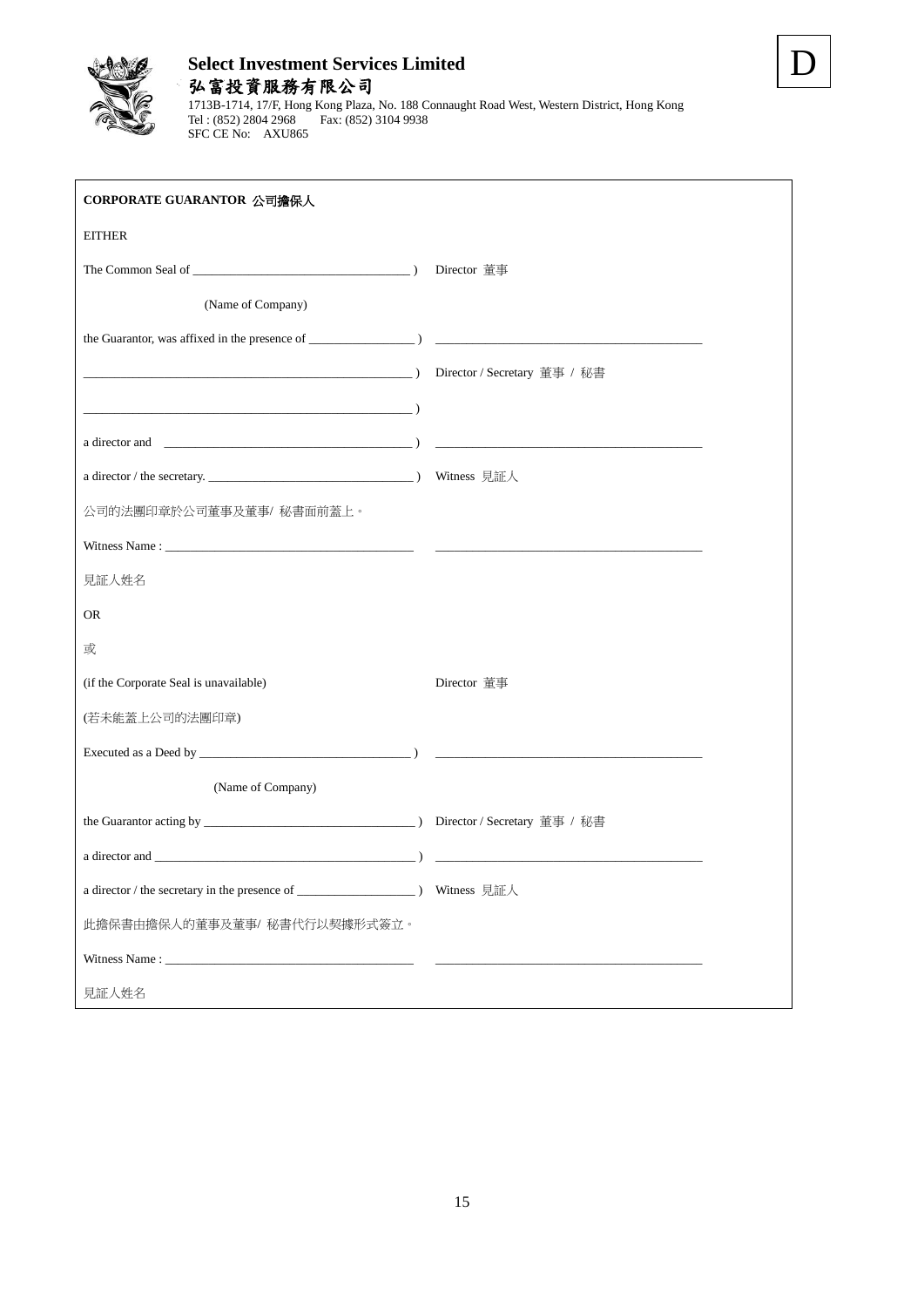

Date this  $\_\_\_\_\_\$  day of  $\_\_\$ 

# **Select Investment Services Limited** 弘富投資服務有限公司

CERTIFIED EXTRACT OF BOARD RESOLUTION (CORPORATE GUARANTOR)

1713B-1714, 17/F, Hong Kong Plaza, No. 188 Connaught Road West, Western District, Hong Kong Tel : (852) 2804 2968 Fax: (852) 3104 9938 SFC CE No: AXU865

| Name of Client:<br>(the "Company")                                                                                                         |
|--------------------------------------------------------------------------------------------------------------------------------------------|
| Name of Guarantor:<br>(the "Guarantor")                                                                                                    |
| At a Meeting of the Directors of the Guarantor duly convened and held at the address of :                                                  |
|                                                                                                                                            |
|                                                                                                                                            |
| duly passed by the Board of Directors :                                                                                                    |
| 1. That a guarantee be granted in the name of the Guarantor to Select Investment Services Limited ("Select Investment") in relation to the |
| provision by Select Investment to the Client of securities trading, whether on margin or otherwise, margin facilities and other financial  |
| accommodation and related services pursuant to an agreement made between Select Investment and the Client (the "Agreement")                |
| comprising the Account Opening Form and the Client Agreement attached thereto (as may be amended or supplemented by Select                 |
| Investment from time to time) (copy of which said Agreement is attached hereto); and                                                       |
| 2. That the letter of guarantee in such form as completed and produced to this Meeting (the "Letter of Guarantee") be and is hereby        |

approved and the common seal of the Guarantor be affixed onto the Letter of Guarantee in the presence of any director and/or the Company Secretary or any authorized person of the Guarantor in accordance with the Memorandum and Articles of Association (or other constitutional documents) of the Guarantor and the signed original thereof be delivered to Select Investment.

I, the undersigned, DO HEREBY CERTIFY that the foregoing is a true copy of the Resolutions which (a) were duly passed in accordance with the Memorandum and Articles of Association (or other constitutional documents) of the Guarantor, (b) have been duly recorded in the minutes book of the Guarantor, and (c) remain in full force and effect, no action having been taken to rescind or amend the said Resolutions.

| Duly authorized for and on behalf of the Guarantor | Signature : |
|----------------------------------------------------|-------------|
| Name:                                              |             |
| Title:                                             |             |